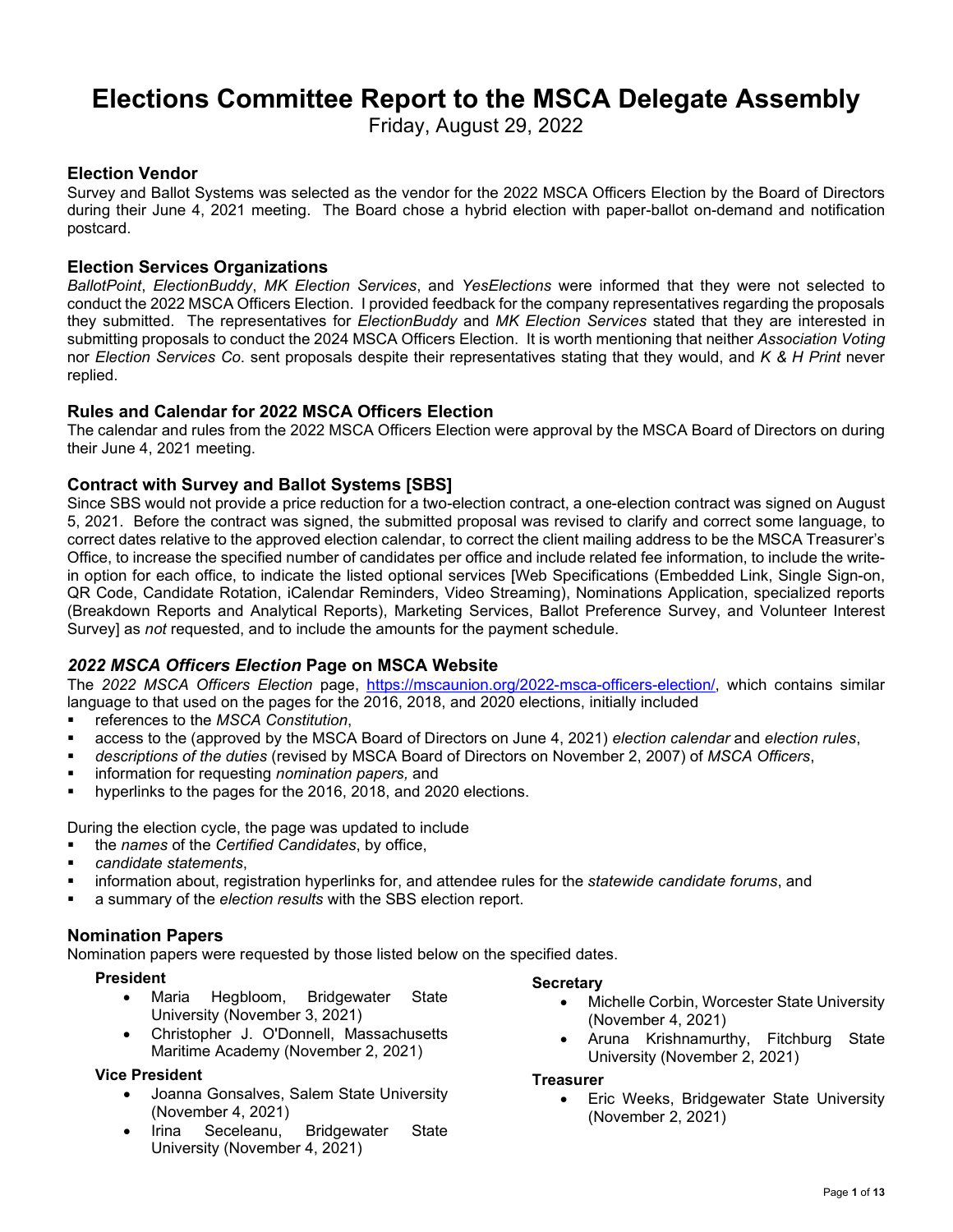## **Signature Counts**

Per Article IV, Section 2[b] on page 4 of the MSCA Constitution accessible at [https://mscaunion.org/wp](https://mscaunion.org/wp-content/uploads/2019/05/MSCA-Constitution-Amended-on-2019-04-26.pdf)[content/uploads/2019/05/MSCA-Constitution-Amended-on-2019-04-26.pdf,](https://mscaunion.org/wp-content/uploads/2019/05/MSCA-Constitution-Amended-on-2019-04-26.pdf) signature counts (below) are recorded by Chapter, with "no more than fifteen … counted from a single Chapter". These counts are based on Nomination Papers submitted by each candidate; candidates were directed to submit scanned copies of nomination papers in PDF format via email and, then, send nomination papers via USPS mail. The totals are cumulative as of the January 21, 2022, 5 PM, deadline. Nomination papers in PDF format were forwarded to Melissa Henderson, MSCA Executive Administrator to the Treasurer, after the original nomination papers were received: Melissa Henderson verified and counted the signatures.

#### **Maria Hegbloom**

# Chapter: **Bridgewater State University**

- Office Sought: **President**
	- Bridgewater State University: 15
	- Fitchburg State University: 0
	- Framingham State University: 15
	- Massachusetts College of Art and Design: 0
	- Massachusetts College of Liberal Arts: 12
	- Massachusetts Maritime Academy: 0
	- Salem State University: 15
	- Westfield State University: 12
	- Worcester State University: 15

**Total: 84**

#### **Joanna Gonsalves**

#### Chapter: **Salem State University**

- Office Sought: **Vice President**
	- Bridgewater State University: 15
	- Fitchburg State University: 0
	- Framingham State University: 15
	- Massachusetts College of Art and Design: 0
	- Massachusetts College of Liberal Arts: 0
	- Massachusetts Maritime Academy: 0
	- Salem State University: 15
	- Westfield State University: 15
	- Worcester State University: 15

**Total: 75**

#### **Michelle Corbin**

#### Chapter: **Worcester State University** Office Sought: **Secretary**

- Bridgewater State University: 15
- Fitchburg State University: 0
- Framingham State University: 15
- Massachusetts College of Art and Design: 0
- Massachusetts College of Liberal Arts: 0
- Massachusetts Maritime Academy: 0
- Salem State University: 15
- Westfield State University: 13
- Worcester State University: 14

**Total: 72**

#### **Eric Weeks**

#### Chapter: **Bridgewater State University** Office Sought: **Treasurer**

- Bridgewater State University: 0
- Fitchburg State University: 15
- Framingham State University: 0
- Massachusetts College of Art and Design: 0
- Massachusetts College of Liberal Arts: 0
- Massachusetts Maritime Academy: 15
- Salem State University: 15
- Westfield State University: 0
- Worcester State University: 0

**Total: 45**

## **Problems with Use of Certified Mail**

Delivery times for nomination papers sent via *USPS Certified Mail* were thirteen (13) days and fourteen (14) days; two candidates selected this delivery method. For future elections, *USPS Priority Mail* is recommended for members who

**Christopher J. O'Donnell**

#### Chapter: **Massachusetts Maritime Academy** Office Sought: **President**

- Bridgewater State University: 15
- Fitchburg State University: 15
- Framingham State University: 15
- Massachusetts College of Art and Design: 6
- Massachusetts College of Liberal Arts: 15
- Massachusetts Maritime Academy: 15
- Salem State University: 15
- Westfield State University: 15
- Worcester State University: 15

**Total: 126**

#### **Irina Seceleanu**

#### Chapter: **Bridgewater State University** Office Sought: **Vice President**

- Bridgewater State University: 15
- Fitchburg State University: 15
- Framingham State University: 0
- Massachusetts College of Art and Design: 0
- Massachusetts College of Liberal Arts: 0
- Massachusetts Maritime Academy: 15
- Salem State University: 15
- Westfield State University: 0
- Worcester State University: 14

**Total: 74**

# **Aruna Krishnamurthy**

#### Chapter: **Fitchburg State University** Office Sought: **Secretary**

- Bridgewater State University: 15
- Fitchburg State University: 15
- Framingham State University: 0
- Massachusetts College of Art and Design: 0
- Massachusetts College of Liberal Arts: 0
- Massachusetts Maritime Academy: 15
- Salem State University: 15
- Westfield State University: 0
- Worcester State University: 0

**Total: 60**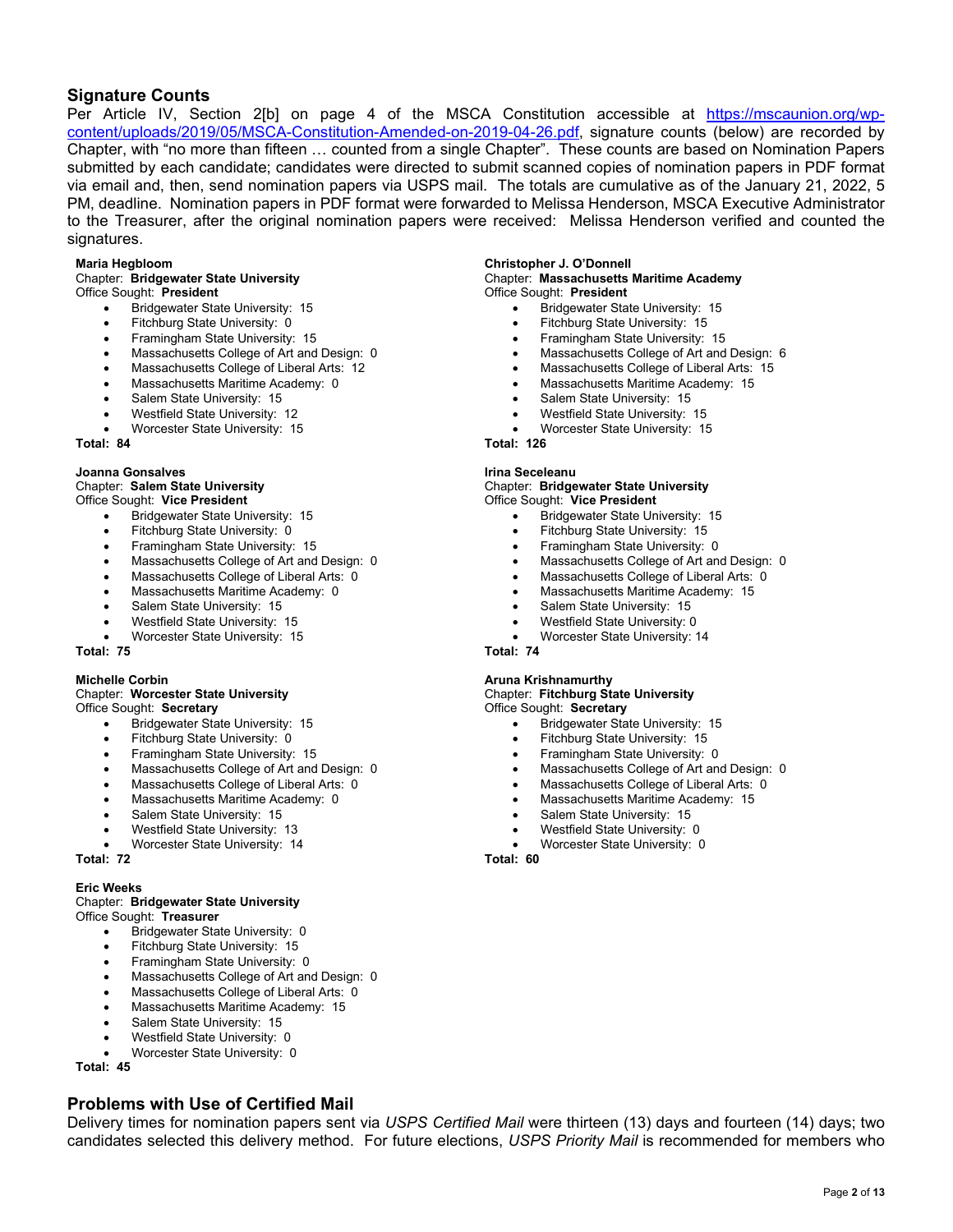would like to track delivery of nomination papers and *USPS Priority Mail with Signature Confirmation* or some other signed-for delivery service is recommended for those who would prefer signed-for delivery for nomination papers.

#### **Challenges to Signatures**

No written (email, text message, or USPS mail) challenges to signatures were received.

#### **Certified Candidates**

Since each candidate listed below had "at least forty signatures of members in good standing; no more than fifteen ... counted from a single Chapter", and since no written challenges were received, these candidates were designated as "certified as a candidate for the listed office".

#### **President**

- Maria Hegbloom, Bridgewater State University
- Christopher J. O'Donnell, Massachusetts Maritime Academy

#### **Secretary**

- Michelle Corbin, Worcester State University
- Aruna Krishnamurthy, Fitchburg State **University**

#### **Vice President**

- Joanna Gonsalves, Salem State University
- Irina Seceleanu, Bridgewater State University

#### **Treasurer**

• Eric Weeks, Bridgewater State University

The names of the Certified Candidates were posted by Office on the [2022 MSCA Officers Election](https://mscaunion.org/2022-msca-officers-election/) page in alphabetical order by last name on February 4, 2022; the listing was updated after the name-order lotteries were conducted. The Certified Candidates and the Chapter Presidents and Directors were informed on February 4, 2022 via email that this information had been posted on the election page.

As specified in the election calendar, Certified Candidates were provided with the [election calendar](https://mscaunion.org/wp-content/uploads/2021/08/2022-Officers-Election__Calendar__Approved_June-4-2021.pdf) and the [election](https://mscaunion.org/wp-content/uploads/2021/08/2022-Officers-Election__Rules__Approved_June-4-2021.pdf)  [rules](https://mscaunion.org/wp-content/uploads/2021/08/2022-Officers-Election__Rules__Approved_June-4-2021.pdf)

and they were directed to provide their statements, picture, and schedule of availability for candidate forums as directed in the election calendar by February 11, 2022. Information regarding candidate forums stated in the election calendar and the election rules (Rule #14 and Rule #15) was highlighted in this communication.

As directed in the [election calendar,](https://mscaunion.org/wp-content/uploads/2021/08/2022-Officers-Election__Calendar__Approved_June-4-2021.pdf) the Certified Candidates were provided with the name and email address for each member of the MSCA Board of Directors, the Election Committee, and the Chapter Presidents. Certified Candidates were informed that Sarah Pilkenton would serve as Forum Coordinator after she accepted the position on February 6, 2022.

#### **Lottery for Order of Names on Ballot**

A lottery to determine the order of names, without designation of incumbency, on the ballot was conducted for certified candidates (per Article IV, Section 2[c]) for each office. The name-order lotteries the Office of President and Office of Secretary were conducted on February 8, 2022, and the name-order lottery for the Office of Vice President was conducted on February 7, 2022. Name-order lotteries were conducted via Zoom.

#### **Candidate Statements**

The statements and pictures received from Certified Candidates were used to create the [Candidate Statements](https://mscaunion.org/wp-content/uploads/2022/02/Candidate-Statements_2022-MSCA-Officers-Election_FINAL.pdf) file. This file was sent to the Certified Candidates and, per their approval on February 14, 2022, the file was posted online. The statements were ordered by Office – Office of President, Office of Vice President, Office of Secretary, and Office of Treasurer – and the names of the candidates and their statements were, then, listed and included in ballot-order determined by lottery mandated by MSCA Constitution. The Candidate Statement file was sent to Chapter Presidents and Directors on February 15, 2022 with a request that the information be shared with their members.

#### **Candidate Schedule Information**

The information regarding availability for candidate forums provided by Certified Candidates were combined and ordered by Office – Office of President, Office of Vice President, Office of Secretary, and Office of Treasurer. The names of the candidates and their schedule information were, then, listed and included in ballot-order determined by lottery mandated by MSCA Constitution. After revisions and the final approval of Certified Candidates, the schedule file was sent to Sarah Pilkenton and the Chapter President and Directors (February 15, 2022) for use in scheduling candidate forums.

#### **Member Database and Mailing Labels**

The statement below was sent to the MSCA Treasurer's Office and the MSCA Treasurer on February 4, 2022 via email; a PDF file containing the election rules was attached to the email as well.

Per Rule #12 of the [Rules for the 2022 MSCA Officers Election,](https://mscaunion.org/wp-content/uploads/2021/08/2022-Officers-Election__Rules__Approved_June-4-2021.pdf) "Each Certified Candidate may choose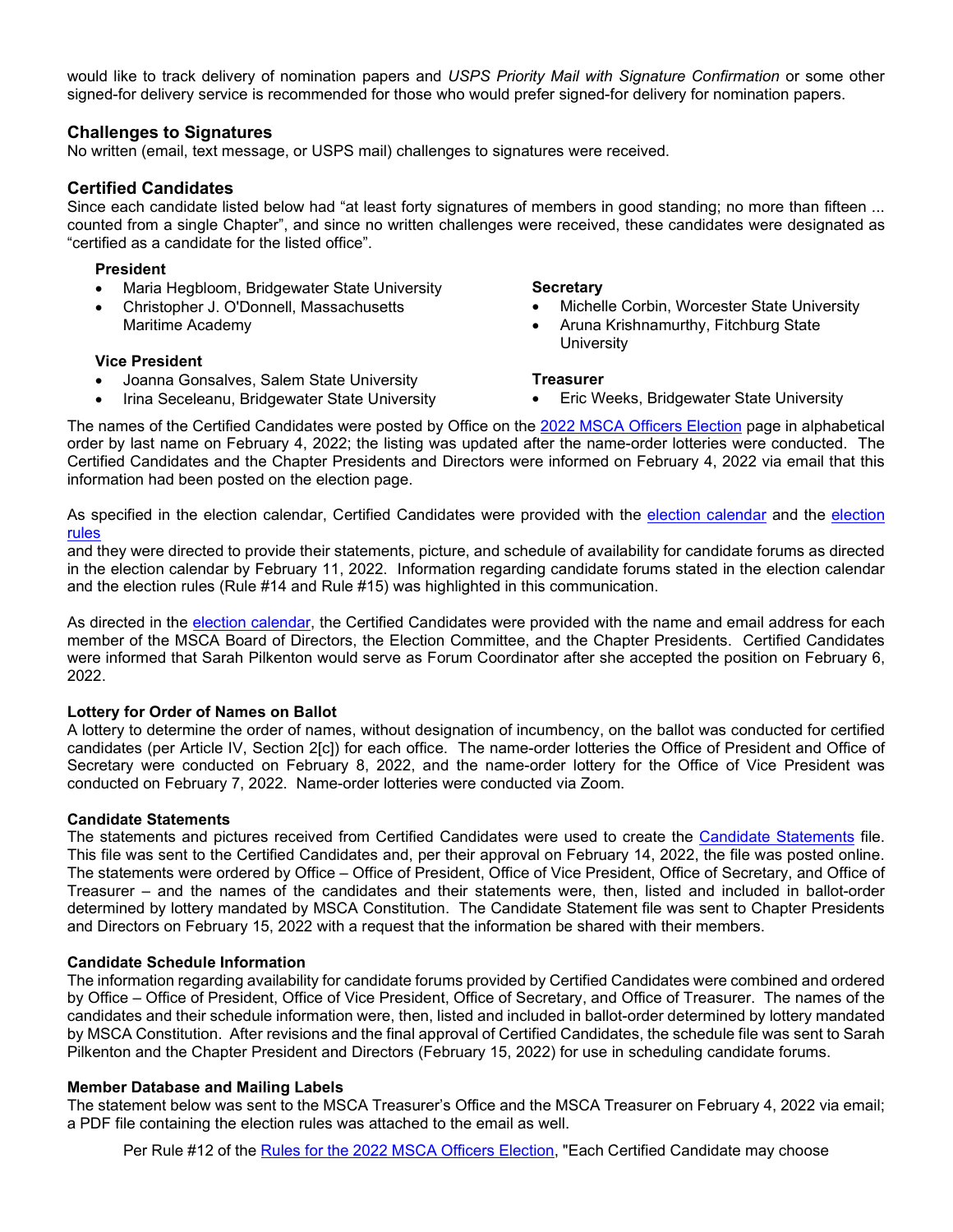to receive not more than two (2) sets of mailing labels and/or an electronic database, with the name, address, and chapter affiliation of all members." Certified Candidates will send their requests "directly to the Office of the MSCA Treasurer", and "the Office of the MSCA Treasurer will send these to each Certified Candidate as soon as possible after candidates have been certified". "To the extent deemed realistic by the MSCA Treasurer, the names will be separated by campus/unit member status (full-time and non-full-time)." "The Office of the MSCA Treasurer will also send Certified Candidates a list of eligible voters, the list submitted to Survey and Ballot Systems for the election," but with the name, address, and chapter affiliation of all members as for the original database, "that contains updates and changes since the original mailing labels and/or electronic database were produced."

The MSCA Treasurer's Office was provided with the names of the Certified Candidates, and the Certified Candidates were Cc'd on the message. In a separate email (February 4, 2022), Certified Candidates were provided with the same information and directed to contact the MSCA Treasurer's Office directly to submit their request(s); the MSCA Treasurer's Office and the MSCA Treasurer were Cc'd on this email.

Per Rule #12 of the [Rules for the 2022 MSCA Officers Election,](https://mscaunion.org/wp-content/uploads/2021/08/2022-Officers-Election__Rules__Approved_June-4-2021.pdf) "Each Certified Candidate may choose to receive not more than two (2) sets of mailing labels and/or an electronic database, with the name, address, and chapter affiliation of all members." You must submit your request(s) "directly to the Office of the MSCA Treasurer", and "the Office of the MSCA Treasurer will send these to [you] as soon as possible" since you are now Certified Candidates. "To the extent deemed realistic by the MSCA Treasurer, the names will be separated by campus/unit member status (full-time and non-full-time)." "The Office of the MSCA Treasurer will also send Certified Candidates a list of eligible voters, the list submitted to [Survey and Ballot Systems] for the election", but with the name, address, and chapter affiliation of all members as with the original database, "that contains updates and changes since the original mailing labels and/or electronic database were produced".

#### **Requests to Chapter Presidents and Directors**

- On **February 4, 2022**, Chapter Presidents and Directors were asked to request that "members to update their email address and mailing address for the 2022 MSCA Officers Election" and to "remind members that their work email address should not be used (a recommendation, not a requirement) for personal business such as their MSCA membership". The Certified Candidates were Cc'd on the message, and the MSCA Treasurer's Office was informed that members would be sending updated contact information via email.
- On **February 15, 2022**, the [Candidate Statements](https://mscaunion.org/wp-content/uploads/2022/02/Candidate-Statements_2022-MSCA-Officers-Election_FINAL.pdf) file was sent to Chapter Presidents and Directors and they were asked to "distribute the attached candidate statement file to the members of your chapter" and informed that "this file has been posted on the [2022 MSCA Officers Election](https://mscaunion.org/2022-msca-officers-election/) page on the MSCA website."
- On **February 21, 2022**, Sarah Pilkenton requested that Chapter Presidents and Directors share the initial information about the statewide forums with their members.
- On **February 25, 2022**, I requested that Chapter Presidents and Directors send the forum registration information and rules to their members. The information was included in an attachment as well as at the bottom of the message and a hyperlink to the election page was included; all Certified Candidates and Sarah Pilkenton were Cc'd on this message.
- On **March 7, 2022**, Chapter presidents and directors were asked remind members planning to attend the statewide forums that they should check their junk/spam folder as well as their held-messages for their filtered email for the message containing the Zoom link for the forum(s) which they registered to attend. Emails containing the Zoom links were sent approximately twenty-four (24) hours before each forum.
- On **March 15, 2022**, Chapter presidents and directors were asked to alert their members to watch for an email with subject line "2022 MSCA Officers Election" from noreply@directvote.net. In this request, I stated that noreply@directvote.net is the email address via which *Survey and Ballot Systems* would send ballot login information on March 17, 2022. Since this email could be marked as spam and sent to junk/spam folders or held by email filters such as *mimecast*, I stated that members should check their junk/spam mail as well as their held messages if they cannot find this message in their inbox. Finally, I stated that if they do not receive the election email, members should contact *Survey and Ballot System*s at support@directvote.net.

**Note**: The Certified Candidates were Cc'd on each request.

## *Chapter* **Candidate Forums**

No Chapter conducted candidate forums. Based on the first sentence of Rule #15 of the [election rules approved by the](https://mscaunion.org/wp-content/uploads/2021/08/2022-Officers-Election__Rules__Approved_June-4-2021.pdf)  [MSCA Board of Directors on June 4, 2021,](https://mscaunion.org/wp-content/uploads/2021/08/2022-Officers-Election__Rules__Approved_June-4-2021.pdf) "If there is more than one (1) Certified Candidate for any office, a candidate forum shall be scheduled in consultation with the Chapter President.", each Chapter should have conducted forums for the Office of President, Office of Vice President, and Office of Secretary. Since the Board of Directors approves the election rules, the Board of Directors must decide if the statewide forums will be used *in place of* Chapter forums for the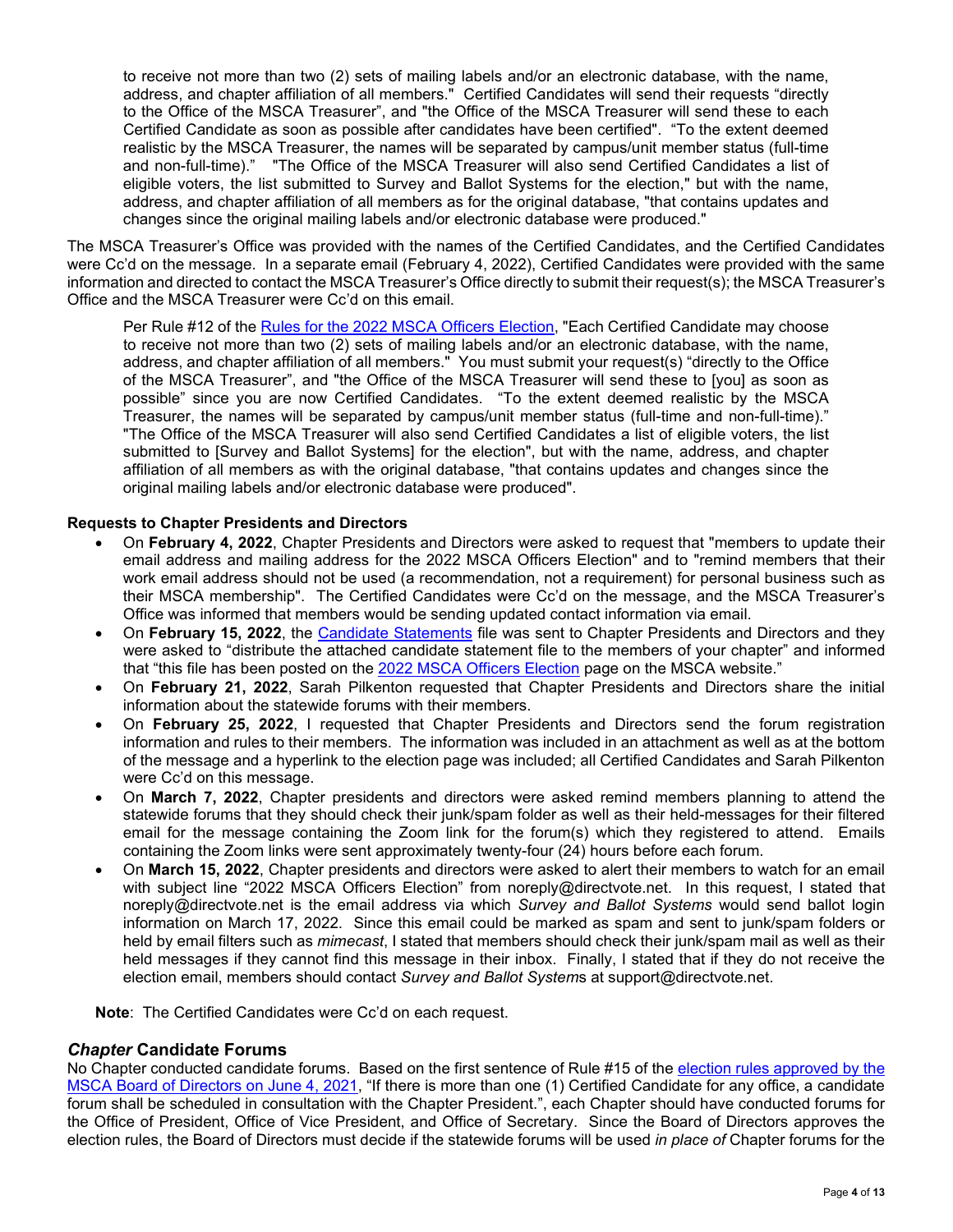## **Forum Coordinator**

Sarah Pilkenton agreed to serve as Forum Coordinator on February 5, 2022. Sarah Pilkenton and I communicated regarding scheduling and conducting the statewide forums. She provided data related to the candidate forums and a report. Her report, included at the end of this report, was sent to the Board of Directors. She should be commended for her work conducting the statewide forums.

## **Forum Schedule Information**

• On February 15, 2022, Sarah Pilkenton and Chapter Presidents and Directors were provided with the schedule information approved by Certified Candidates and informed that "Per the statement below from Item #15 in the [election rules,](https://mscaunion.org/wp-content/uploads/2021/08/2022-Officers-Election__Rules__Approved_June-4-2021.pdf) Roberta Govoni, MSCA Executive Assistant to the President, will coordinate the schedules for the candidate forums."

"The Nominations and Elections Supervisor, working with the secretary of the MSCA President, shall establish a date and place for each forum that is, to the extent possible, agreeable to the Certified Candidates."

The statements below were included in this email, and Roberta Govoni's contact information (phone, fax, and email) was included in this email so that Sarah Pilkenton and Chapter Presidents and Directors could contact her directly.

"Using the schedule information in the attached file, candidate forums will be scheduled, "to the extent possible, agreeable to the Certified Candidates". The forum coordinator and Chapter Presidents (or designees) shall work with Robert[a] Govoni to set the date, time, and mode for forums in accordance with Item #14 and Item #15, respectively, in the [election rules.](https://mscaunion.org/wp-content/uploads/2021/08/2022-Officers-Election__Rules__Approved_June-4-2021.pdf) While doing so, please be mindful of the date/time restrictions included in the [election rules](https://mscaunion.org/wp-content/uploads/2021/08/2022-Officers-Election__Rules__Approved_June-4-2021.pdf) and [election calendar."](https://mscaunion.org/wp-content/uploads/2021/08/2022-Officers-Election__Calendar__Approved_June-4-2021.pdf)

- Roberta Govoni and I communicated via email and phone regarding her role in scheduling candidate forums.
- Roberta Govoni created the "MSCA Candidate Forums" Google Calendar via which to coordinate the scheduling of candidate forums with Sarah Pilkenton, the Certified Candidates, and Chapter Presidents and Directors.
- The forum scheduling information was provided to Chapter Presidents and Directors again on March 2, 2022 in response to an email received from Maria Hegbloom; all Certified Candidates, Sarah Pilkenton, and Roberta Govoni were Cc'd on this email.

## **Statewide Candidate Forums**

The dates and times of the statewide candidate forums (provided below) were posted on the election page with the statement, "Members must sign up 48 hours in-advance in order to attend each forum and may submit up to three (3) questions for consideration to be asked during the forum.". A hyperlink via which to sign up for each forum was provided online, and Sarah Pilkenton checked the submitted information with a member list provided by the MSCA Treasurer's Office so that only MSCA members could attend these forums. The forums were not livestreamed or recorded: neither livestreaming nor recording was included in the [rules for the election.](https://mscaunion.org/wp-content/uploads/2021/08/2022-Officers-Election__Rules__Approved_June-4-2021.pdf) If this is something that the MSCA Board of Directors wants to include for candidate forums *in the future* then they may do so *in the future*. [The rules](https://mscaunion.org/wp-content/uploads/2021/08/2022-Officers-Election__Rules__Approved_June-4-2021.pdf) were applied as approved by the MSCA Board of Directors: since neither recording nor livestreaming of statewide forums were required in the election rules and since there were *objections to each*, neither was performed during the statewide forums.

- Office of President Candidate Forum: Monday, March 14, 2022, 4:30 PM 6 PM
- Office of Vice President Candidate Forum: Wednesday, March 9, 2022, 4:30 PM 6 PM
- Office of Secretary Candidate Forum: Monday, March 7, 2022, 4:30 PM 6 PM
- Office of Treasurer Candidate Forum: Tuesday, March 8, 2022, 4:30 PM 5:30 PM

Per an email received from Chris Gullen on February 26, 2022, information about the statewide forums was shared via Twitter and Facebook.

Chris Gullen agreed to help with the Candidate Forums and he worked with Sarah Pilkenton to conduct the forums via Zoom. Chris Gullen should be commended for his work with Sarah Pilkenton conducting the statewide forums.

**Note**: Maria Hegbloom's March 3, 2022 email regarding MSCA's 500-attendee Zoom meeting capacity was forwarded to the members of the Board of Directors. The MSCA Board of Directors chose to increase the meeting capacity for the statewide forums to allow all members to attend.

## **Direct Communication with Members for 2022 MSCA Officers Election**

**November 5, 2021** Using the [election@mscaunion.org,](mailto:election@mscaunion.org?subject=Election%20Committee%20Report%20to%20MSCA%20Board%20of%20Directors%20for%20November%205,%202021) a message was sent to members on the *Day Ratification*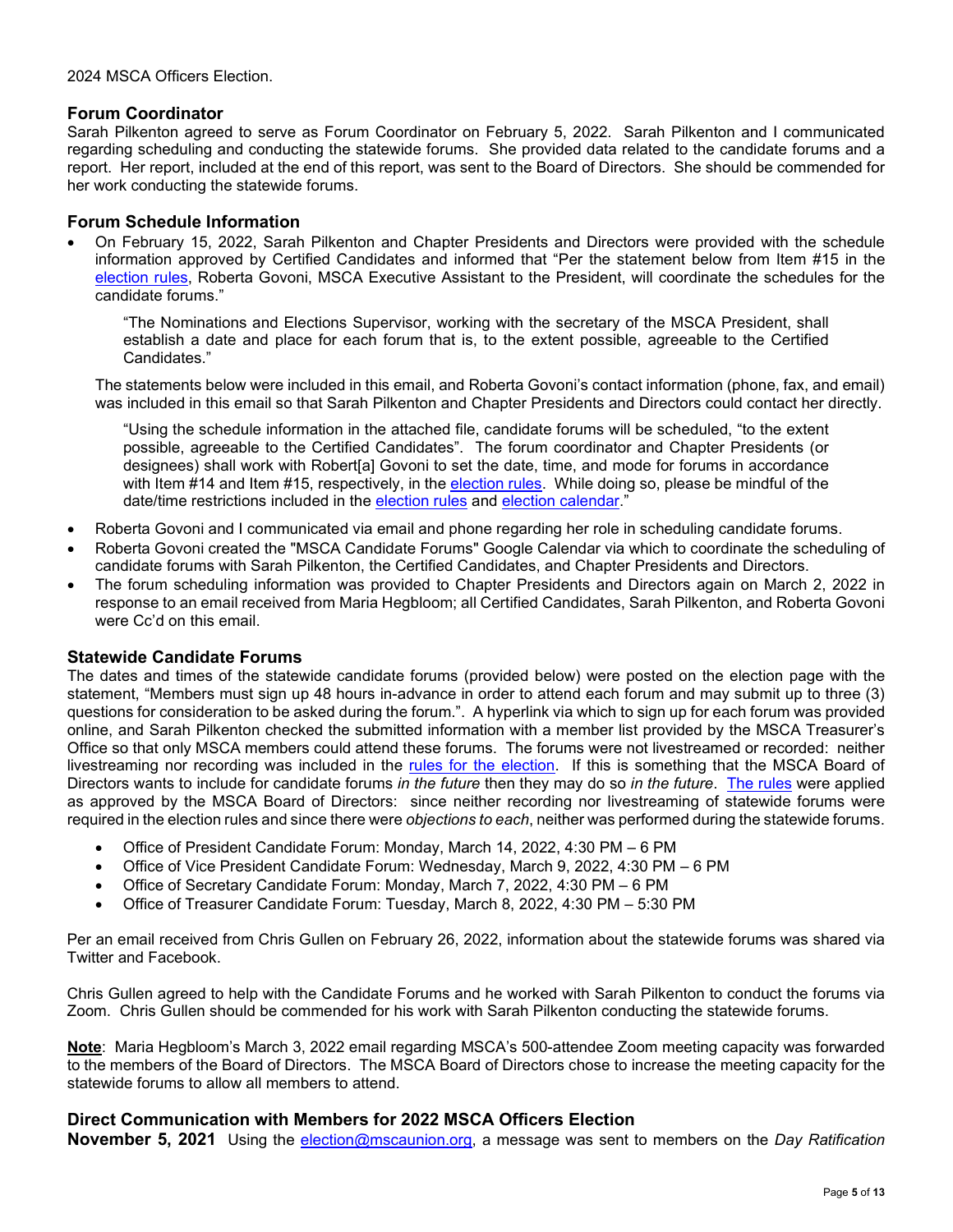email list; this was the only email list available at this time. Due to the sending limit on the account, many messages sent to Bridgewater, Fitchburg, Framingham, Mass Art, Mass Maritime, MCLA, Salem, Westfield, and Worcester were held or blocked. System administrator emails which include lists of member email addresses were received for each chapter; the error message listed for each email address is "Server error: '452 4.5.3 [https://support.google.com/mail/?p=TooManyRecipientsError"](https://support.google.com/mail/?p=TooManyRecipientsError). Based on the automatic replies that I received from members at each chapter, the application of the sending limit was inconsistent. For subsequent email communication with members, I sent messages in batches over a period of two (2) days to accommodate the 2000-emails per day sender-limit.

Some automatic replies from college/university email addresses included statements that the recipient no longer works at that institution; I forward these to the MSCA Treasurer's Office.

The message identified information that could be accessed on the *2022 MSCA Officers Election* page on the MSCA website. I requested that Chapter Presidents forward the message to their members and share the message with those who did not receive it. In addition, I requested that members update their email addresses and mailing addresses prior to ballots being sent in March 2022.

**February 26 – 28, 2022** I sent emails to the 2,414 members for whom I had received email addresses as of February 28, 2022; seventy of these email addresses were received on February 28, 2022. Bounced emails sent to university email addresses were sent again after the email address was corrected based on information found on university websites or in online faculty directories. Bounced emails sent to personal email addresses were sent again after email addresses containing discernible typos were corrected. All corrected email addresses were provided to the MSCA Treasurer's Office and the updated databased was provided (March 1, 2022) to Survey and Ballot Systems.

The information sent to members included

- hyperlinks to the election page, the election calendar, the election rules, and MSCA Constitution,
- the names and affiliations of the Certified Candidates and a hyperlink to this information on the election page,
- the Candidate Statements file and a hyperlink to this information on the election page,
- my request to Chapter Presidents and Directors that they ask their members to update their email address and mailing address for the election,
- the email address at the MSCA Treasurer's Office to which they may send their updated contact information,
- the schedule and sign-up information for the statewide Candidate Forums and hyperlinks to this information on the election page,
- the attendee rules for the statewide Candidate Forums and a hyperlink to this information on the election page,
- the date by which (March 15, 2022) dues must be paid in compliance with Article III, Section 2 for an MSCA member to be eligible to vote, and
- information about the hybrid election [election email with ballot access information/credentials sent to member email address; online ballot; election information postcard sent to member mailing address; and option to request a paper ballot].

Since my requests to Chapter Presidents and Directors to ask members to update their contact information did not include any restrictions/limitations about email address or mailing address to which election information would be sent, I stated this in my email to members as well as that "election information will be sent to the email address – personal or University – and the mailing address – personal or University – which each member has provided to MSCA".

**March 15, 2022 and March 16, 2022** I sent an email to all members listed in the database that I received from the MSCA Treasurer's Office to inform them of the subject line for the email to be sent by *Survey and Ballot Systems*, "2022 MSCA Officers Election", the sender address, [noreply@directvote.net,](mailto:noreply@directvote.net) the date on which the election email would be sent, March 17, 2022, and the email address via which to contact *Survey and Ballot Systems* if they do not receive an election email. In addition, I stated that they should check their junk/spam folder and held messages if they cannot find this email on March 17, 2022. I provided a hyperlink to the candidate statements and stated that they would be able to access these statements from the online ballot when voting. The text of the message is included below.

Greetings! Please watch for an email with subject line "2022 MSCA Officers Election" from [noreply@directvote.net.](mailto:noreply@directvote.net) *Survey and Ballot Systems*, the election vendor, will use [noreply@directvote.net](mailto:noreply@directvote.net) to send ballot login information on March 17, 2022. Since this email could be marked as spam and sent to your junk/spam folder or held by email filters such as *mimecast*, you should check you junk/spam mail as well as your held messages if you cannot find this message in your inbox on March 17, 2022. If you do not receive the election email, you may contact *Survey and Ballot Systems* at [support@directvote.net.](mailto:support@directvote.net?subject=MSCA%20Election:%20%20Did%20not%20Receive%20Ballot%20Login%20Information)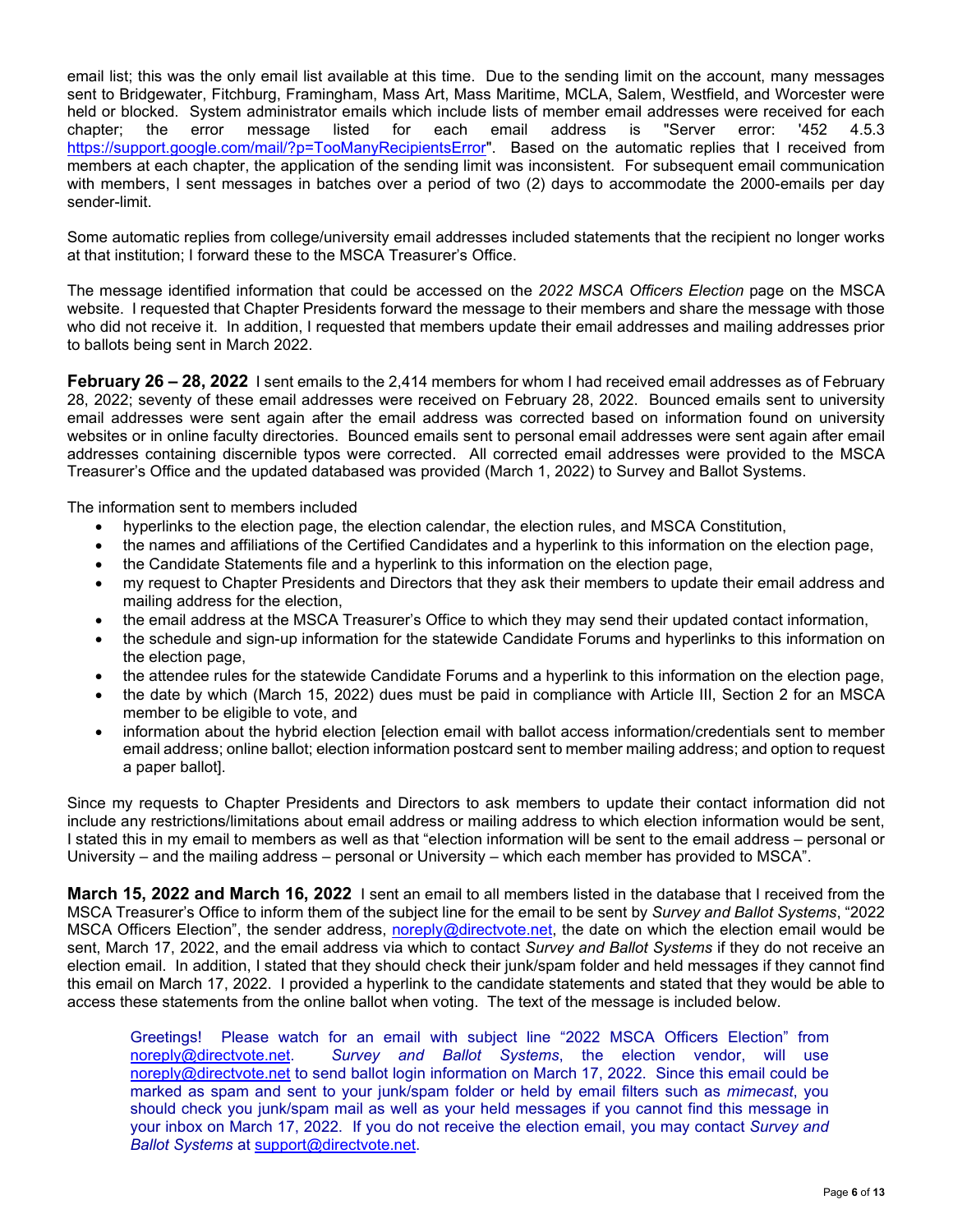You will be able to access the [candidate statements file](https://mscaunion.org/wp-content/uploads/2022/02/Candidate-Statements_2022-MSCA-Officers-Election_FINAL.pdf) from the online ballot as well as on the [election](https://mscaunion.org/2022-msca-officers-election/) page on the [MSCA](https://mscaunion.org/) website.

Due to the 2000-email address sending-limit during a 24-hour period, these messages had to be sent over a two-day period. As before, I tried to correct university email addresses for bounced emails using online directories. I sent the personal email addresses for bounced emails to the Treasurer's Office since I do not have chapter-member information.

**April 6, 2022** I sent a last email reminder to members who had not voted; Survey and Ballot Systems (SBS) provided the email addresses for those who had not voted as of April 6, 2022. This message included the details for the two election emails sent by SBS, a reminder to check junk/spam folders and held-message notifications, a hyperlink via which members could request election credentials, and hyperlinks to relevant information on the MSCA website.

## **Election Requirements Checklist (ERC)**

The SBS election requirements checklist (ERC) was completed on January 13, 2022. The ERC acknowledged the specifications for the election which were set in the contract and allowed me to set the following dates/times:

- the start-time and end-time for access to the online ballot, 8 AM EDT on March 17, 2022 and 5 PM EDT on April 7, 2022, respectively;
- the delivery time deadline, 5 PM EDT, for the election results on April 8, 2022; and
- the date, March 28, 2022, for the reminder email to be sent to members at the midpoint of the election period. I included the URL for the election calendar in the comment section so that anyone at *Survey and Ballot Systems* who works on the election has access to the election calendar.

I confirmed the information in the ERC with Kim Smith, Web Project Manage for SBS. I sent her the election calendar, election rules, and the ERC which I printed to PDF format after its submission on January 13, 2022. I confirmed that SBS would generate an Election ID and an Election Passcode for each member as they did for the 2018 election.

#### **Database Template**

The *database template* and the *material receipt specification information* were sent to Melissa Henderson on February 3, 2022.

## **Survey and Ballot Systems (SBS)**

- The **slate and candidate information**, with name-order statements for each office, were submitted via the SBS portal on February 20, 2022.
- The **login credentials and URL for the SBS file secure portal** were provided to Melissa Henderson on February 23, 2022.
- The **initial database** of MSCA members was submitted to Survey and Ballot Systems on February 24, 2022. This database was updated on March 2, 2022 to include additional email addresses obtained by Melissa Henderson (but not submitted by members) and email addressed that I corrected while sending election information to members February 26 – 28, 2022.
- Rather than downloading and posting the **Candidate Statements** file on the ballot site, SBS was directed (February 27, 2022) to use a hyperlink to the Candidate Statements file posted on the election page.
- **Election Website Testing**: On February 28, 2022, Kim Smith, my contact at SBS, provided access to the election site. From then until March 3, 2022 when I sent test credentials to the Certified Candidates so that they could review the site, I tested the functionality of the site and made requests for changes to information/statements on the various pages of the site and requests for multiple changes on the login page, online ballot, ballot confirmation page, and voting instructions page in order to correct and clarify information for voters. The election site was approved by Certified Candidates on March 4, 2022.
- **Paper Ballot and Postcard**: Not having received the preliminary files for the paper ballot and notification postcard by March 4, 2022, I asked Kim Smith when I would receive these files. In her reply, she demonstrated a lack of full familiarity with the project, stating that the only paper components for the election were on-request paper ballots and standard envelopes. I confirmed that the Board of Directors had requested a notification/awareness postcard be sent to voting-eligible members. Kim provided the initial file for the paper ballot on March 4, 2022 and the initial file for the postcard on March 7, 2022. Changes to the printed ballot include listing the name using format "FirstName LastName" rather than "LastName, FirstName", listing each Office vertically, one below the other rather than having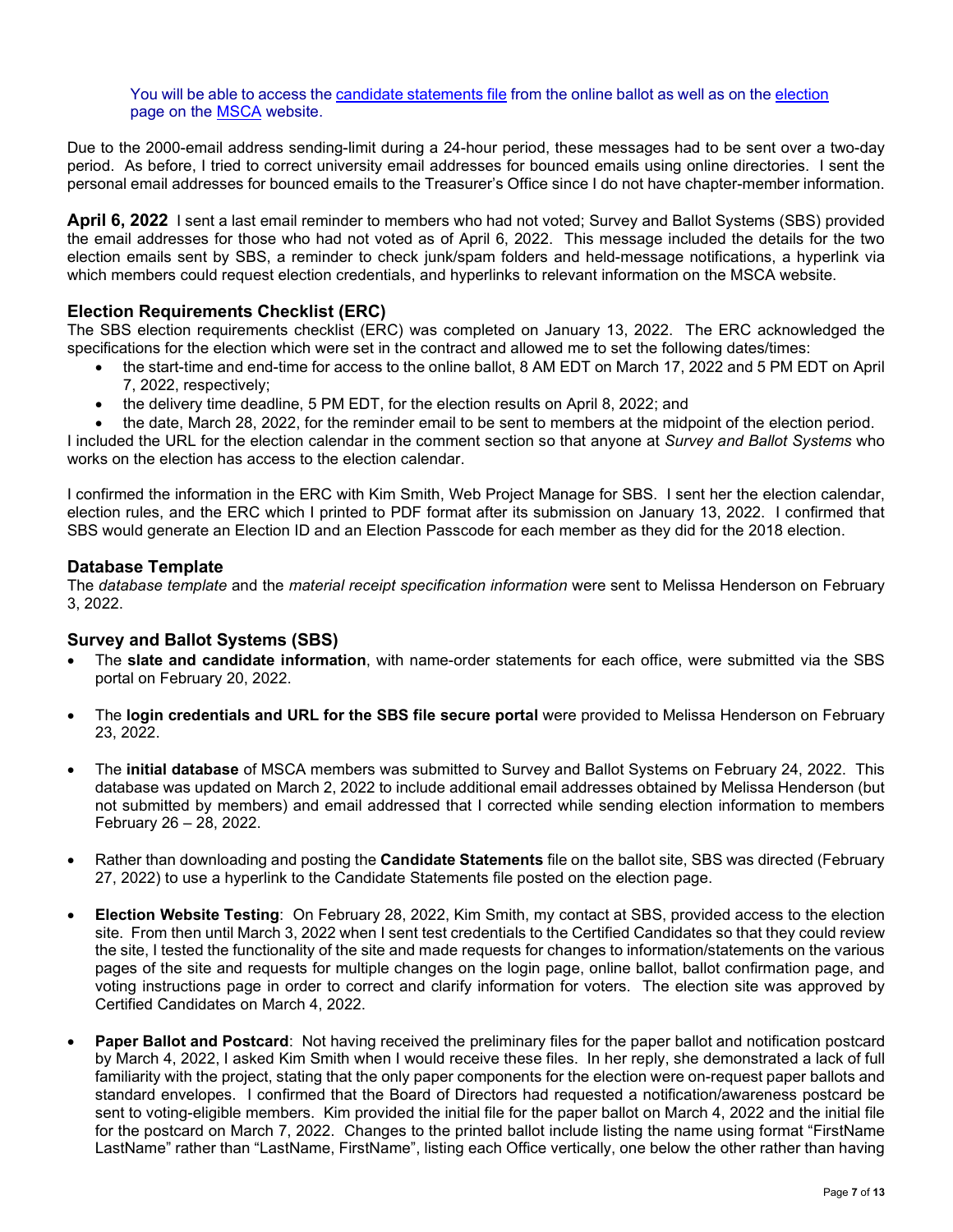the Office of Treasurer adjacent to the Office of President, revising statements for clarity and readability, changing font formats to improve readability, widening the area for each Office and increasing the length of the write-in line, and distributing the blank space among the Offices to provide appropriate separation between them. The paper ballot was sent to and approved by the Certified Candidates on March 7, 2022.

In order to minimize revisions, the text on the postcard was modeled after that of the broadcast email. Doing so made it possible to make necessary changes and approve the notification postcard on March 7, 2022. On March 14, 2022, I received postcard address samples. While checking these addresses, I found two (2) problematic addresses, one which included two (2) street addresses and the other for which the street address had not been fully entered. Melissa Henderson corrected these addresses and these addresses were revised in the SBS database.

- **Broadcast Email**: On March 7, 2022, I made various revisions to and, then, approved the broadcast email for the election. This email, sent to members in good standing on March 17, 2022 and again as a reminder email on March 28, 2022 to members who have not voted at that point, included the member's voting credentials, the date/time at which the election site closes, 5 PM on April 7, 2022, the URL for the election site, [https://www.directvote.net/msca/,](https://www.directvote.net/msca/) a statement that candidate statements can be accessed from the online ballot, a phone number, 952-974-2339, and email address, [support@directvote.net,](mailto:support@directvote.net) via which members may contact SBS support, and [elections@mscaunion.org](mailto:elections@mscaunion.org) as the contact email address for election questions.
- **Member Database**: As of March 7, 2022, 2558 voting-eligible members were included in the database, 2542 of whom had provided email addresses and sixteen (16) of whom had not.

On March 16, 2022, the day on which the Treasurer's Office was scheduled to submit the revisions (changes/additions) to the eligible-voter database, Kim Smith's lack of full familiarity with the project (*and* the contract) was displayed again as she stated "Your database updates should only include new records to be added." and "We are not sure if the mail house will be able to add the new members to the current list he has to send the postcard." In an immediately sent follow-up email, she stated "These will not be able to be updated without reprocessing the sort file." and "For any added records and address updates we would need to push your mail date back."

This, as a violation of our contract, was unacceptable. I pointed out to her that, per the contract calendar (I included the screen capture below from Page 13 of the *signed* SBS contract), the updated database was scheduled for submission that day, this database may contain changes to the original database, and these changes included updated/changed email addresses, updated/changed mailing addresses, and information related to new members. In addition, I pointed out that no additional costs are associated with these changes as they are included in the contract.



I Cc'd Paul Bordson-Nolle on my email. Paul stepped-in and handled the problem well: Melissa Henderson submitted the final database, the already prepared postcards were sent to members in the original database as scheduled, and new members and those for whom mailing addresses had been revised were sent paper ballots *at no cost to MSCA*. Kim Smith confirmed the mailing of the paper ballots to these members on March 17, 2022.

- **Start of Election**: The election opened *as scheduled* on March 17, 2022; SBS sent an email confirming that emails were being sent to members in batches and that the postcards were mailed to members.
- **Members with Unpaid Dues or Non-Members Requesting to Vote**: There were members, ineligible to vote due to outstanding dues, and former members who submitted requests to vote. Their status was verified with Melissa Henderson and they were notified regarding being ineligible to vote.

Note: It is worth mentioning that not all members understand that March 15<sup>th</sup> during an election year is the *cut-off* for voting eligibility. This was demonstrated by a member who contacted me on March 17, 2022 after paying her outstanding dues *that day*. As stated in Part (a) of Section 3 in Article IV on Page 4 of the MSCA Constitution, "In order to be eligible to vote, a member shall have paid dues in compliance with Article III, Section 2, by March 15 of an election year." I shared this information with her along with a screen capture of this section of the MSCA Constitution.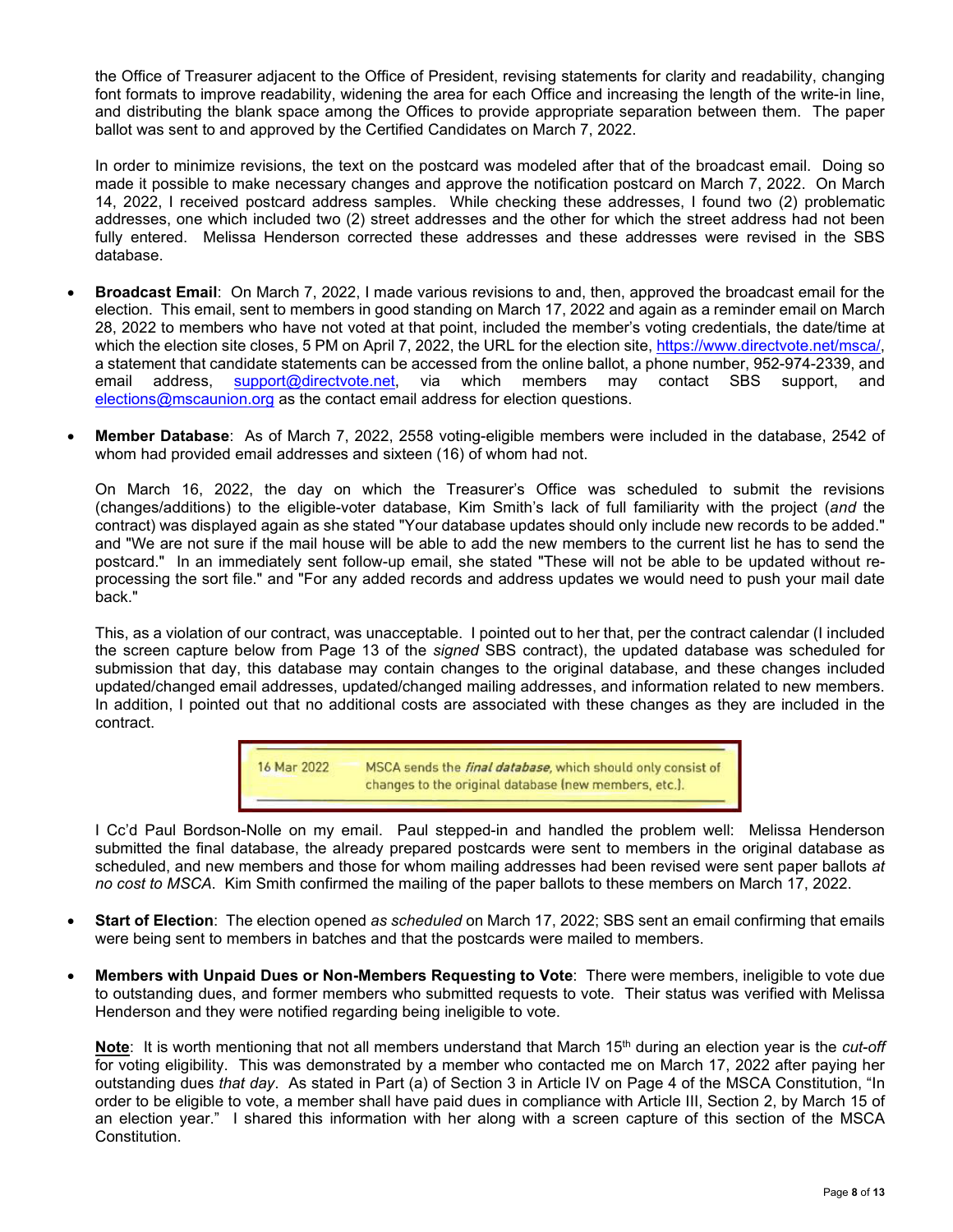- **Members Unable to Find the Election Email**: I had several email exchanges with members who could not find their election email and requested that another be sent. For two (2) requests, I suggested that the member submit an alternate email address to SBS as the members were not able to resolve the election message being blocked: one of these members emailed on March 31, 2022 that he had *found* his election email. I resolved some requests via Zoom meetings, showing the members how to release the election email via the list of *mimecast* held-messages; I had provided information on how to resolve held and blocked emails via *mimecast* so that they could release the message, but it became clear that direct help was necessary. The other "lost" emails were *found* after reminders to check junk/spam folders and information on how to release held messages was provided.
- **Bounced Emails**: Notification regarding bounced emails was provided on March 24, 2022. Since the email addresses had not been included with this notification, I requested the email address; there were twenty-three (23) bounded emails. I corrected some university email addresses using online directories and university websites, and I sent the corrected email addresses to Kim Smith at SBS and the MSCA Treasurer's Office. Melissa Henderson provided alternate email addresses for the two (2) university email addresses which could not be obtained online and the personal email addresses. The list of corrected or alternate email addresses for these members was submitted through the SBS portal on March 28, 2022. Four (4) framingham.edu email addresses were on this list. I confirmed these email addresses were correct and I sent an email to these members reminding them that [noreply@directvote.net](mailto:noreply@directvote.net) is a safe-sender as well as the sender of the election email. I provided directions for marking [noreply@directvote.net](mailto:noreply@directvote.net) as a safe-sender in *mimecast* so that they could receive their election email; none of these members replied to this email. SBS sent another email to all of these members.
- **Problems with Member Database**: On March 24, 2022, Rala Diakite, President of MSCA-Fitchburg, informed me that a member of her chapter received two (2) sets of credentials, one via her university email address and the other via her personal email address. I requested that Rala send me the email addresses and confirmation emails that she received as acknowledgment of voting using each set of credentials. I informed Kim Smith of this problem and I requested that the database be checked for repeated names. Kim provided a list of repeated names, for which Melissa Henderson confirmed that six (6) of the twice-repeated names were distinct members and four (4) were listed in the database twice. Melissa Henderson provided the correct email address and mailing address combination for each of the repeated members, only one (1) of whom had voted; the one who had voted was the above-mentioned member at Fitchburg. SBS confirmed that the Fitchburg member had voted in the same manner via each set of credentials; the duplicate record was deleted so that this member had one (1) vote.

While exploring these repeated member names in the database files that I had received, I noted an error involving three (3) members who have the same last name, but different first names; one of these members was listed twice in the database. Two of these members were listed with the same mailing address and the other two members were listed with the same email address; one of these members had a duplicate record in the database with a different email address. At that point, none of these members had voted. New credentials were created for one member, one set of credentials were invalidated for the twice-listed member, and the addresses were corrected; this information was updated in the MSCA database. Each member was sent a new election email.

A full-time member had been omitted from the database; once SBS support received confirmation of eligible-voter status, an election email was sent to this member.

## **Election Count**

The Survey and Ballot Systems (SBS) *Daily Participation* report (at the end of this report) counts the two (2) ballots submitted by the Fitchburg member who was included twice (university email address and personal email address) in the MSCA database. As stated in the April 1, 2022 report of the Elections Committee to the MSCA Board of Directors, this member's duplicate record was removed after SBS confirmed that the member had voted in the same manner using each set of credentials. Since the SBS election report does not include this member's duplicate record in the election count, the *Total Returns* on Page 1 (File Page 4) is certified as 1,003, not 1,004, the *Running Sum* stated on the *SBS Daily Participation* report.

# **Paper Ballots**

No members requested paper ballots. All votes were cast online.

# **Online Voting Survey**

As stated on Page 8 (File Page 11) of the SBS election report, 70.8% of the 699 members who completed the voter survey responded that they were *Very Satisfied* with their voter experience; 94.5% of the 699 members who completed the survey responded that they were *Satisfied* or *Very Satisfied* with their voter experience. Negative comments about the process include: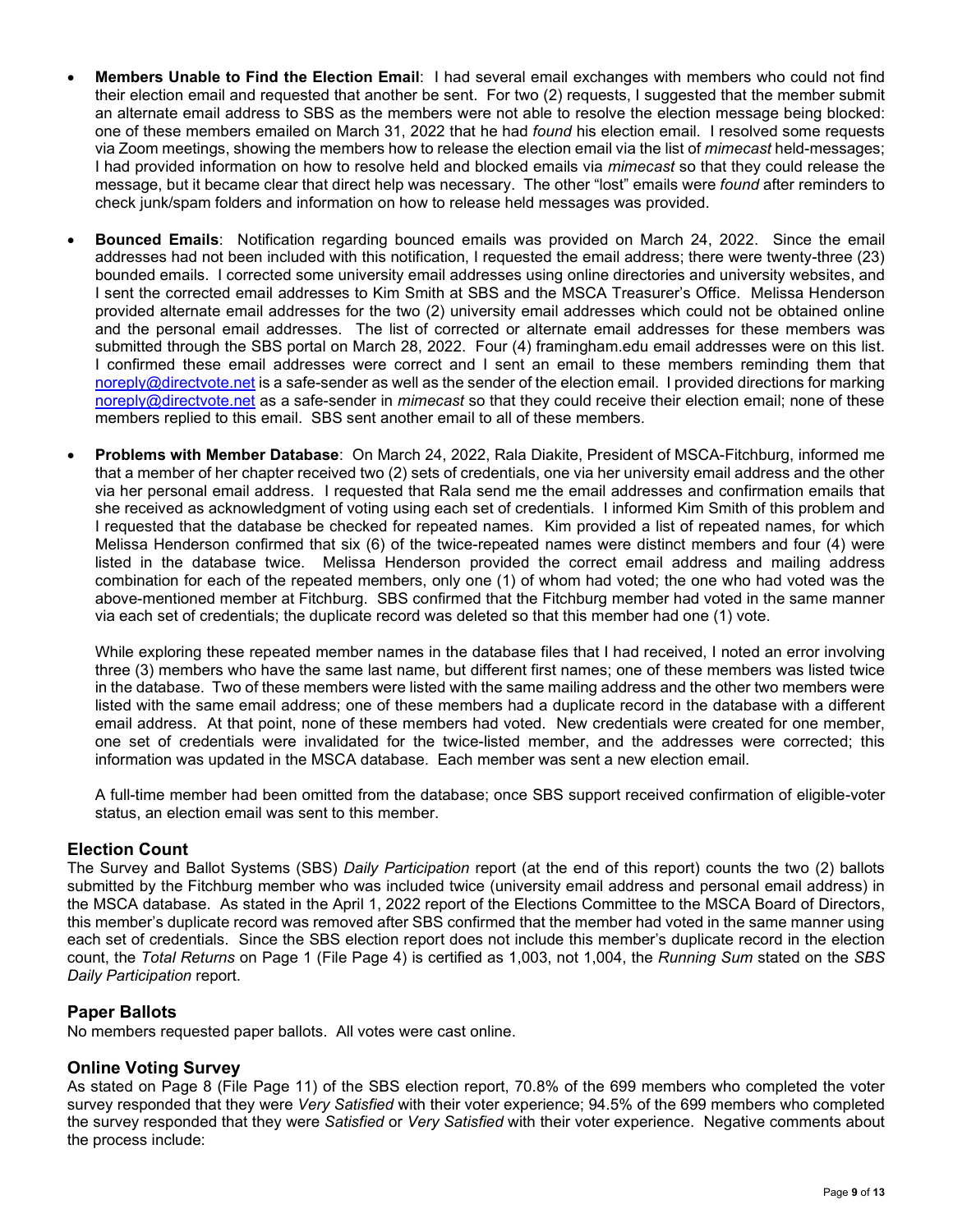- $\circ$  the email containing election credentials was sent to a spam folder or caught by an email filter system (for example, mimecast);
- o a recommendation for access to candidate statements via the ballot despite the presence of a hyperlink *to* the candidate statements *on* the ballot;
- $\circ$  a complaint that there were "Too many confusing emails before the actual email." followed by "I put the actual email in the trash because there were so many." and,
- $\circ$  in contrast to this, a complaint that a member "would have liked this to have been a priority, with multiple reminders to make me feel that you actually were interested in this voting process".

It is worth mentioning that one complaint, "I would like the incumbent if on the ballet to be identified.", goes against the [MSCA Constitution](https://mscaunion.org/wp-content/uploads/2019/05/MSCA-Constitution-Amended-on-2019-04-26.pdf) as, per Article V, Section 2[c], "The Supervisor shall prepare a ballot on which names shall be entered in order, by lot, without designation of incumbency."

The mixed messages sent by some Chapter Presidents regarding the use of university email addresses and personal email addresses needs to be addressed. This confusion is demonstrated by the complaint "I think it is wrong that we had to use personal emails to vote in our workplace union. I think we should be able to use our work emails for union business."

Positive comments regarding the multiple email reminders include

- o "The email to vote would have slipped by me if it hadn't been for multiple reminders from my officers." and<br>○ "Fortunately lour MSCA university chapter let us know that the ballot may go to junk make or "other" mai
- "Fortunately, our MSCA university chapter let us know that the ballot may go to junk make or "other" mailbox so I was able to find it."

#### **Email Communication with Members**

The comments, "This is more of an issue with my university than with the MSCA, but this went to spam and was challenging to access." and "Voting itself was very easy, but the email notices from MSCA go into my spam folder." provide evidence of two (2) ongoing problems, (i) many members lacking the expertise to manage spam filters on personal email or email filter systems such as *mimecast* and (ii) members not receiving communication from MSCA due to these emails being classified as spam and either sent to junk/spam folders (which are possibly never checked) or blocked entirely. Members need to be more proactive in dealing with email as, by not monitoring *held messages* notifications or checking junk/spam folders, they miss more than just MSCA communications.

MSCA Chapters could be of service to members by providing instruction on how to deal with university email filter systems such as *mimecast and* personal email settings.

#### **Use of Contact Information of Members**

I received a report that some members received phone calls and/or emails from some certified candidates during the election; per the election rules, certified candidates were provided with mailing address but *neither* the email address *nor* phone number for members. Although I view this as *hearsay* as no members who may have received such phone calls and/or messages contacted me, *how* MSCA uses the contact information of members should be of concern. Members provide contact information trusting MSCA to use this information in an appropriate manner. Some members may view communication for purposes other than conducting MSCA business, such as campaigning, as *unwelcome*. In addition, campaign emails sent to university email addresses could be problematic for MSCA: although Item 4 of Section A, *The Association*, in Article III, *Use of College Facilities*, in the [2017-2020 CBA](https://mscaunion.org/wp-content/uploads/2020/11/MSCA-Day-CBA-2017-2020-Final-2020-11-26.pdf) includes the statement, "The Association shall be permitted to use the intra-University mail system and e-mail system for the distribution of Association communications.", campaign emails cannot be classified as "Association communications".

My suggestion for email and/or phone communication between certified candidates and members during the 2024 election is opt-in hyperlinks posted on the election page of the MSCA website via which members could submit contact information directly to certified candidates from whom they would like to receive campaign information. These hyperlinks could direct members to the website of interested certified candidates where the contact information could be directly entered; certified candidates would need to include a statement on their submission page informing members that campaign emails would not be sent to university email addresses.

#### **End of Election**

The election closed at 5 PM (ET) on April 7, 2022. As they did for the 2018 election, Survey and Ballot Systems provided certified election results in a report via their secure portal. I downloaded the report, summarized the election results, and posted the summary and [election report](https://mscaunion.org/wp-content/uploads/2022/04/22-MSCA-Final-Report-Certified.pdf) on the [2022 MSCA Officers Election](https://mscaunion.org/2022-msca-officers-election/) page of the MSCA website.

Below is general ballot-count information for the 2022 MSCA Officers Election. Details (including write-in vote information for the *Office of President, Office of Vice President, Office of Secretary,* and *Office of Treasurer*) can be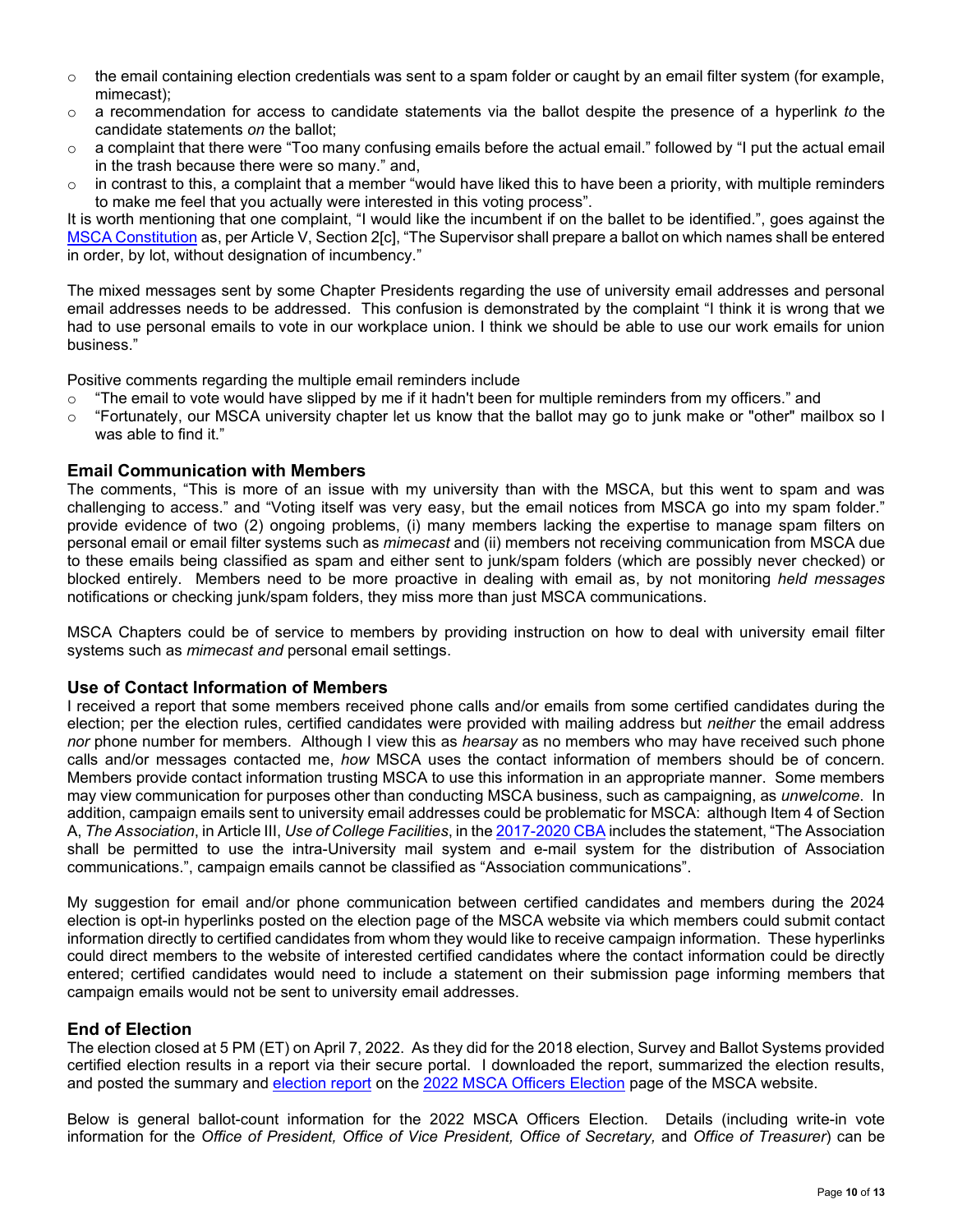viewed in the Survey and Ballot Systems election report, [https://mscaunion.org/wp-content/uploads/2022/04/22-MSCA-](https://mscaunion.org/wp-content/uploads/2022/04/22-MSCA-Final-Report-Certified.pdf)[Final-Report-Certified.pdf.](https://mscaunion.org/wp-content/uploads/2022/04/22-MSCA-Final-Report-Certified.pdf)

**Office of President** (names listed in ballot-order determined by lottery mandated by MSCA Constitution; lottery held February 8, 2022)

- Christopher J. O'Donnell 347
- Maria Hegbloom **646**

*Write-in* (other than above) — 3

- $\cdot$  Kathryn Riel 1
- Michael Sormrude 1
- $\cdot$  Pierre Walker 1

**Office of Vice President** (names listed in ballot-order determined by lottery mandated by MSCA Constitution; lottery held February 7, 2022)

- Joanna Gonsalves **557**
- Irina Seceleanu 418

*Write-in* (other than above) — 1

Michael Sormrude — 1

**Office of Secretary** (names listed in ballot-order determined by lottery mandated by MSCA Constitution; lottery held February 8, 2022)

- Aruna Krishnamurthy, Fitchburg State 439
- Michelle Corbin, Worcester State University **511**
- *Write-in* (other than above) 1
	- Michael Sormrude 1

**Office of Treasurer**

Eric Weeks, Bridgewater State University — **910**

- *Write-in* (other than above) 11
	- Alex Tarr 1
	- Alexander Hamilton 1
	- Eric Bressler 1
	- Heather Crocker Aulenaback 1
	- Jonathan Lukens 1
	- Michael Sormrude 1
	- Mickey Mouse 1
	- $NA 1$
	- $\cdot$  Nathan Angelo 1
	- Other  $-1$
	- Robert Donohue 1

After posting the election results, I sent an email to the Certified Candidates and the members of the MSCA Board of Directors to inform them that a summary of the election results and the election report had been posted on the election page on the MSCA website. In addition, I attached the election report file and included a hyperlink to the report and a hyperlink to the election page so that they could access the report online as well as view the summary.

Next, I informed Kim Smith of SBS that I had posted a summary of the election results and the report on the 2022 MSCA Officers Election page on the MSCA website and that I had sent the report to the Certified Candidates and the MSCA Board of Directors; hyperlinks to the election page and the election report were included. In that email, I thanked Kim Smith, the Support Division, and Tyler Oppenheimer for their help with the election, and I Cc'd Paul Bordson-Nolle to share with him my appreciation of their help throughout the election and their efforts on the behalf of the MSCA.

#### **Challenges to Election Results**

No written (via email, text message, or USPS mail) challenges to the election results were received.

#### **Arbitrator**

Robert Donohue contacted AAA regarding their providing an arbitrator, if needed, for the election. Per th[e election rules,](https://mscaunion.org/wp-content/uploads/2021/08/2022-Officers-Election__Calendar__Approved_June-4-2021.pdf) written challenges to the election were to be received by 5 PM ET/EST on April 15, 2022, and "submitted to the Arbitrator by the next business day".

Robert Donohue put me in contact with Arbitrator Barbara Deinhardt on April 12, 2022. At that I time, I informed Barbara that I had not received any written challenges to the election at that point. In addition, I informed her that the election results had been released by SBS on April 8, 2022 and that I had posted the election results on the election page on the MSCA website, sent the election results to the MSCA Board of Directors and the Certified Candidates, and informed the MSCA Board of Directors and the Certified Candidates of the posting of this information online on April 8, 2022.

On April 16, 2022, after doing a final check of the mail at my Post Office Box, I informed Barbara Deinhardt that no written challenges had been received by email, text message, or USPS mail. In a reply to my email on April 17, 2022, Barbara Deinhardt inquired to whom she should submit her invoice, and I directed her to the MSCA Treasurer's Office. Having received acknowledgment of my email from Barbara Deinhardt, I informed the MSCA Board of Directors and the Certified Candidates that no written challenges had been received.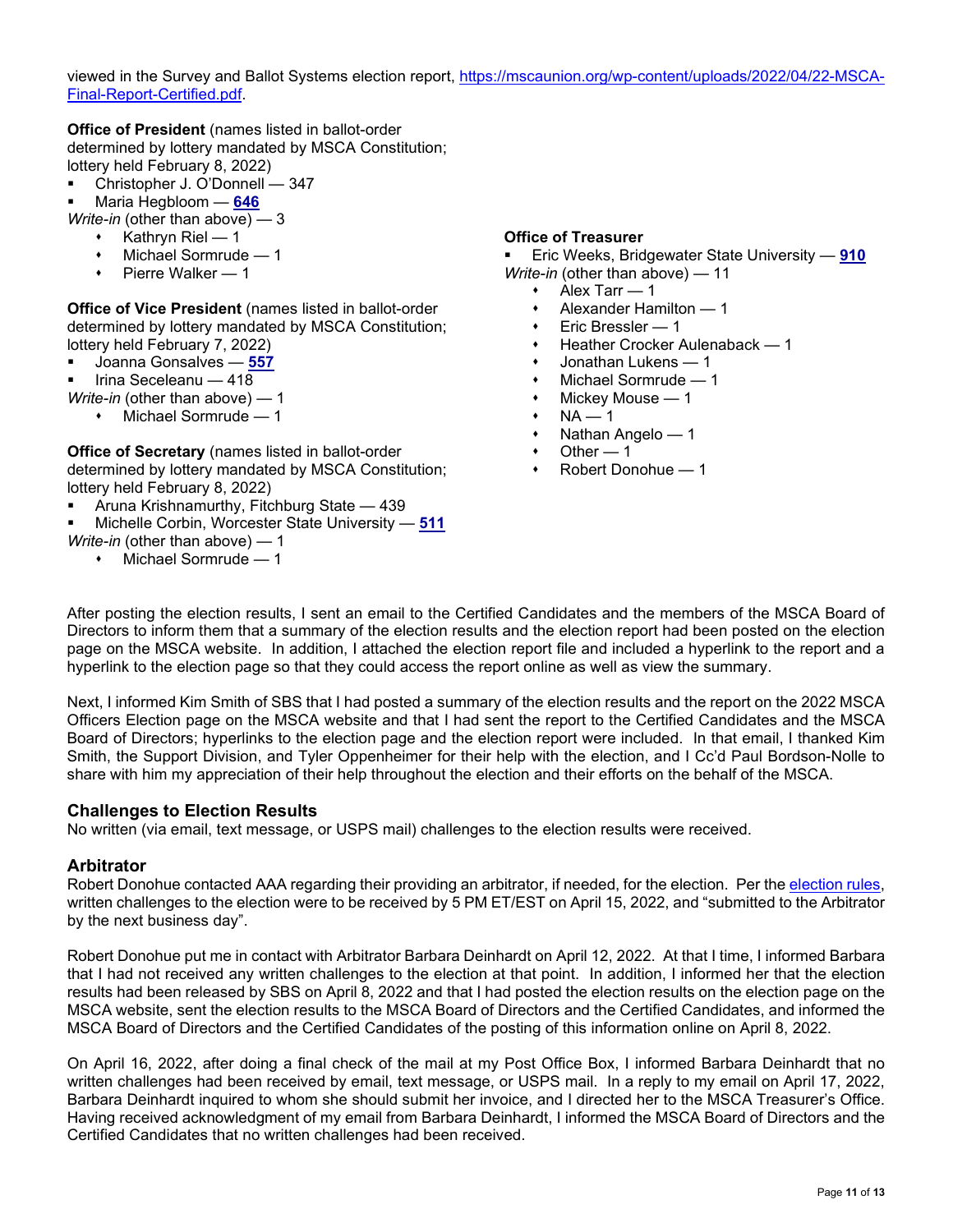I Cc'd Robert Donohue on my communication with Barbara Deinhardt.

## **SBS Invoice**

On April 18, 2022, I received the invoice from Shelley Bussey of SBS. I directed her to submit the invoice to Eric Weeks and the MSCA Treasurer's Office; to facilitate this contact, I Cc'd each on my email.

## **2022 Election in Comparison to the 2016, 2018, and 2020 Elections**

For the 2016 MSCA Officers Election, 380 of the 3,434 paper ballots mailed to eligible members were returned; approximately 11.07% of eligible members voted.

For the 2018 MSCA Officers Election, paper ballots and online voting credentials were mailed to 2,663 eligible members. 181 paper ballots were returned and 187 online ballots were cast: a total of 368 ballots were cast, and approximately 13.82% of eligible members voted, approximately 49.18% of these members voted by paper ballot, and approximately 50.82% of these members voted online.

For the 2020 MSCA Officers Election, paper ballots and online voting credentials were mailed to 2827 eligible members. 138 paper ballots were returned and 390 online ballots (69 using credentials from paper ballots and 321 using personal links from election emails) were cast: a total of 528 ballots were cast and approximately 18.62% of eligible members voted, approximately 26.14% of those members voted by paper ballot, and approximately 73.87% of these members voted online.

For the 2022 MSCA Officers Election, paper ballots were available on-request and online voting credentials were sent via email to 2588 eligible members. 1,003 members, approximately 38.67% of members cast ballots: all ballots were submitted online.

#### **Recommendations for Future Elections**

- **Updating Member Information** It is my recommendation that a facility via which members can update name and contact information directly online be posted on the MSCA website. Many professional organizations have such systems, and an online system would take the burden off the MSCA Treasurer's Office. Such a system would allow members to view their contact information and easily make changes, as needed; this would facilitate the update of member information.
- **Contract with SBS for 2024 Election** If the MSCA Board of Directors would like Survey and Ballot Systems to conduct the 2024 election then this would be a good time at which to negotiate a new contract. SBS has been efficient and fair in their dealings with the MSCA, and I have enjoyed working with their representatives.
- **Paper Ballot** Since no members requested a printed ballot, this option should be removed.
- **Notification Postcard** The comment "Without the postcard I got at my home address telling me from whom the voting directions would come, I would've had an impossible time finding the instructions - especially since sending address does not include "MSCA," which is how I would've searched." in the voter survey indicates that at least one member appreciated the election notification postcard. MSCA should consider keeping this as an option, especially since so many members have difficulty managing their email.
- **Opt-In Option for Members who wish to receive Campaign Emails** As stated above, I recommend the posting of hyperlinks to candidate websites on the election page so that members who choose to do so can opt-in for campaign communication from candidates.
- **Chapter Forums** As stated in the April 1, 2022 report, no Chapter conducted candidate forums. Based on the first sentence of election [Rule #15,](https://mscaunion.org/wp-content/uploads/2021/08/2022-Officers-Election__Rules__Approved_June-4-2021.pdf) "If there is more than one (1) Certified Candidate for any office, a candidate forum shall be scheduled in consultation with the Chapter President.", each Chapter should have conducted forums for the Office of President, Office of Vice President, and Office of Secretary. Since the Board of Directors approves the election rules, the Board of Directors must decide if the statewide forums will be used *in place of* Chapter forums for the 2024 MSCA Officers Election.
- **Statewide Candidate Forums** The Board of Directors must decide how candidate forums will be conducted, via Zoom or in-person, *and* they must decide if candidate forums will be recorded or live-streamed. Future candidates and those who may wish to serve as Forum Coordinator should have this information *before* the start of the next election, and this information must be included in the election rules.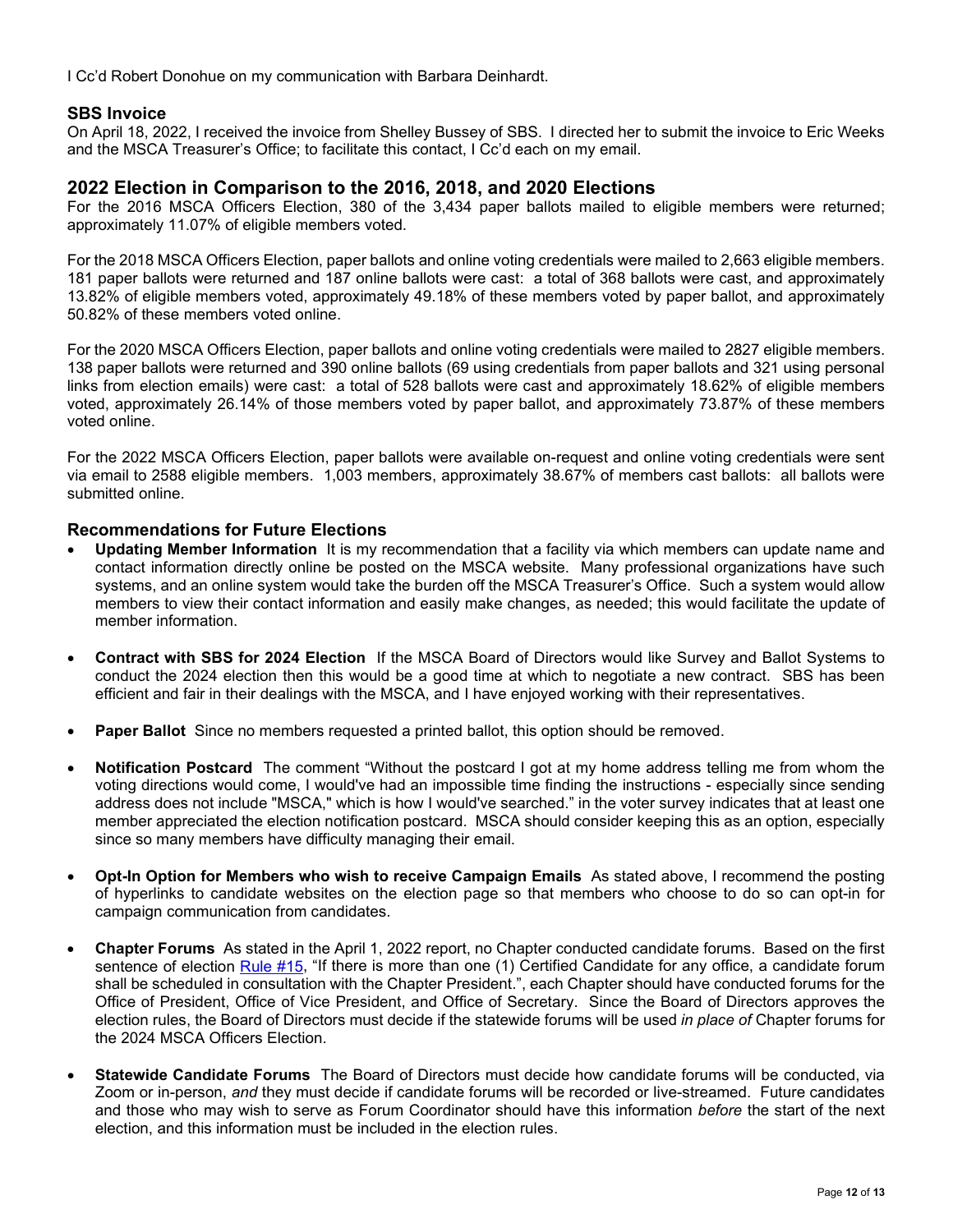## **Closing Remarks**

The election was conducted according to the rules and calendar approved by the MSCA Board of Directors, and I believe that the process was inclusive and transparent.

I responded to all who contacted me regarding not having received election emails and I sent follow-up emails to those who did not respond to my replies and my subsequent emails. In addition to providing directions for accessing/releasing messages held by email filter systems such as *mimecast*, designating email addresses as safe-senders, and removing email addresses from blocked-sender lists, I facilitated the receipt of replacement emails containing election credentials from SBS Support sent to the original email address or an alternate email address. In addition to providing directions for accessing messages held by email filter systems, I met with some members via Zoom to help them to access their held-messages notifications and release their election emails.

Throughout the election, I treated everyone who contacted me in the same manner in which I would like to be treated – with consideration and respect. I wish that some members involved in this process had treated me with the same courtesy.

My thanks to Sarah Pilkenton and Chris Gullen for conducting the candidate forums. It is my hope that members will thank Sarah and Chris for providing these opportunities to interact and hear from the candidates. In addition, I encourage the Certified Candidates to thank Sarah and Chris for facilitating these forums.

Special thanks to Melissa Henderson for all her help and support with and throughout the election. Members should thank Melissa for her work updating their email and mailing information in the database.

Respectfully submitted by Sarah Mabrouk Chair, Elections Committee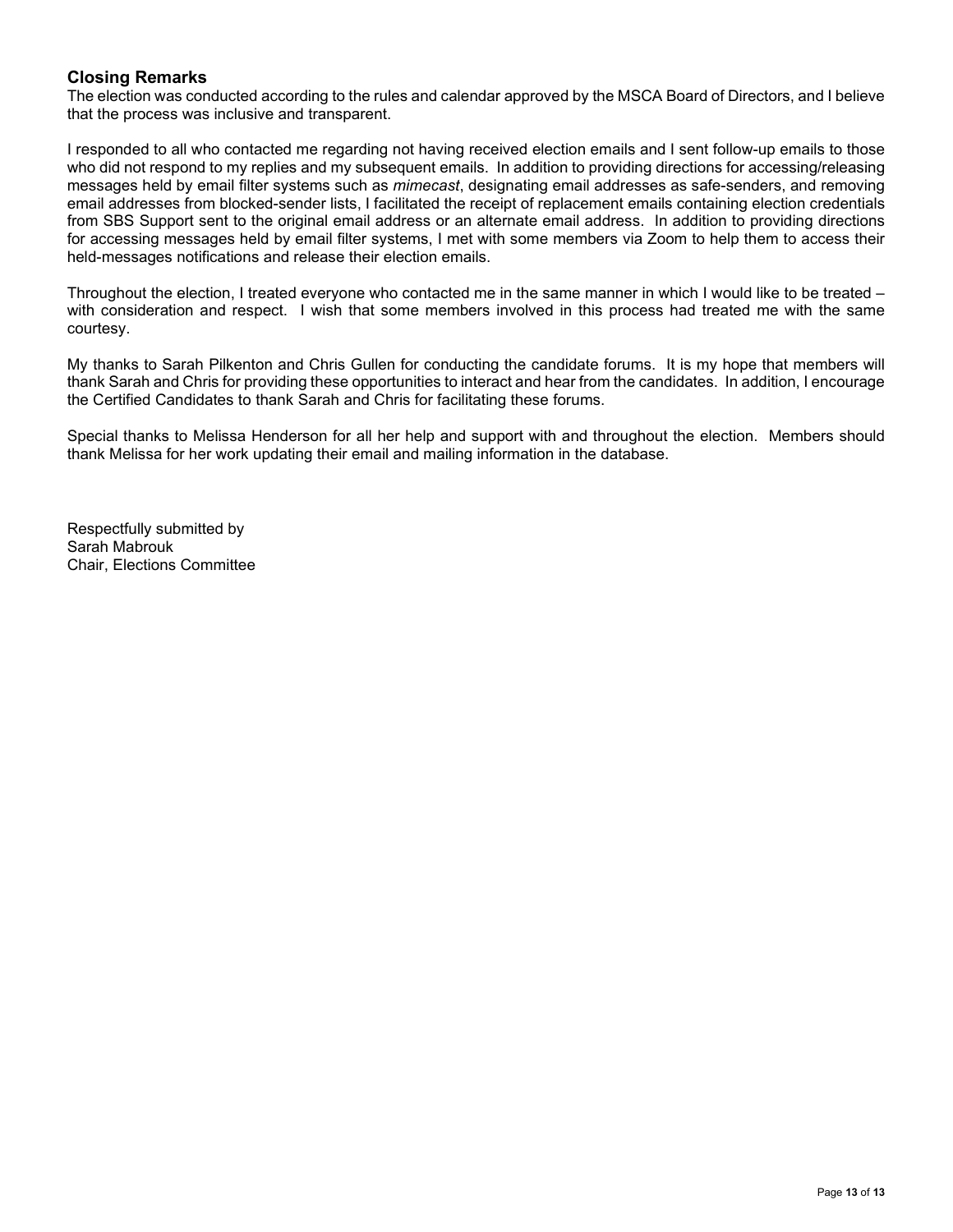# **MCSA 2022 Officer Elections – Candidate Forum Data**

# **Candidate forums were held on the following dates and times:**

- **Office of President Candidate Forum**: Monday, March 14, 2022, 4:30 pm 6:00 pm
- **Office of Vice President Candidate Forum**: Wednesday, March 9, 2022, 4:30 pm 6:00 pm
- **Office of Secretary Candidate Forum**: Monday, March 7, 2022, 4:30 pm 6:00 pm
- **Office of Treasurer Candidate Forum**: Tuesday, March 8, 2022, 4:30 pm 5:30 pm

# **Registration Data:**

- Registration closed 48 hours prior to each forum.
- If an unregistered person emailed the MSCA Nominations and Elections Supervisor, the Forum Coordinator, or Webmaster prior to the start of the forum asking for the link to the forum, the Forum Coordinator checked the membership status of the person and emailed the link to MSCA members.

| <b>Member Registration by Chapter</b> | <b>MSCA</b><br>President | <b>MSCA Vice</b><br>President | <b>MSCA</b><br>Secretary | <b>MSCA</b><br><b>Treasurer</b> |
|---------------------------------------|--------------------------|-------------------------------|--------------------------|---------------------------------|
| <b>Bridgewater State University</b>   | 30                       | 24                            | 14                       |                                 |
| <b>Fitchburg State University</b>     | 8                        |                               | 6                        |                                 |
| Framingham State University           | 12                       | 8                             | 8                        |                                 |
| MassArt                               | 13                       | 8                             |                          |                                 |
| Massachusetts College of Liberal Arts |                          |                               |                          |                                 |
| Massachusetts Maritime Academy        |                          |                               |                          |                                 |
| Salem State University                | 17                       | 13                            |                          |                                 |
| <b>Westfield State University</b>     |                          | h                             | h                        |                                 |
| <b>Worcester State University</b>     |                          |                               | 6                        |                                 |
| Total Registered*                     | 99                       | 74                            | 14                       | 25                              |

\*excludes forum coordinator and certified candidates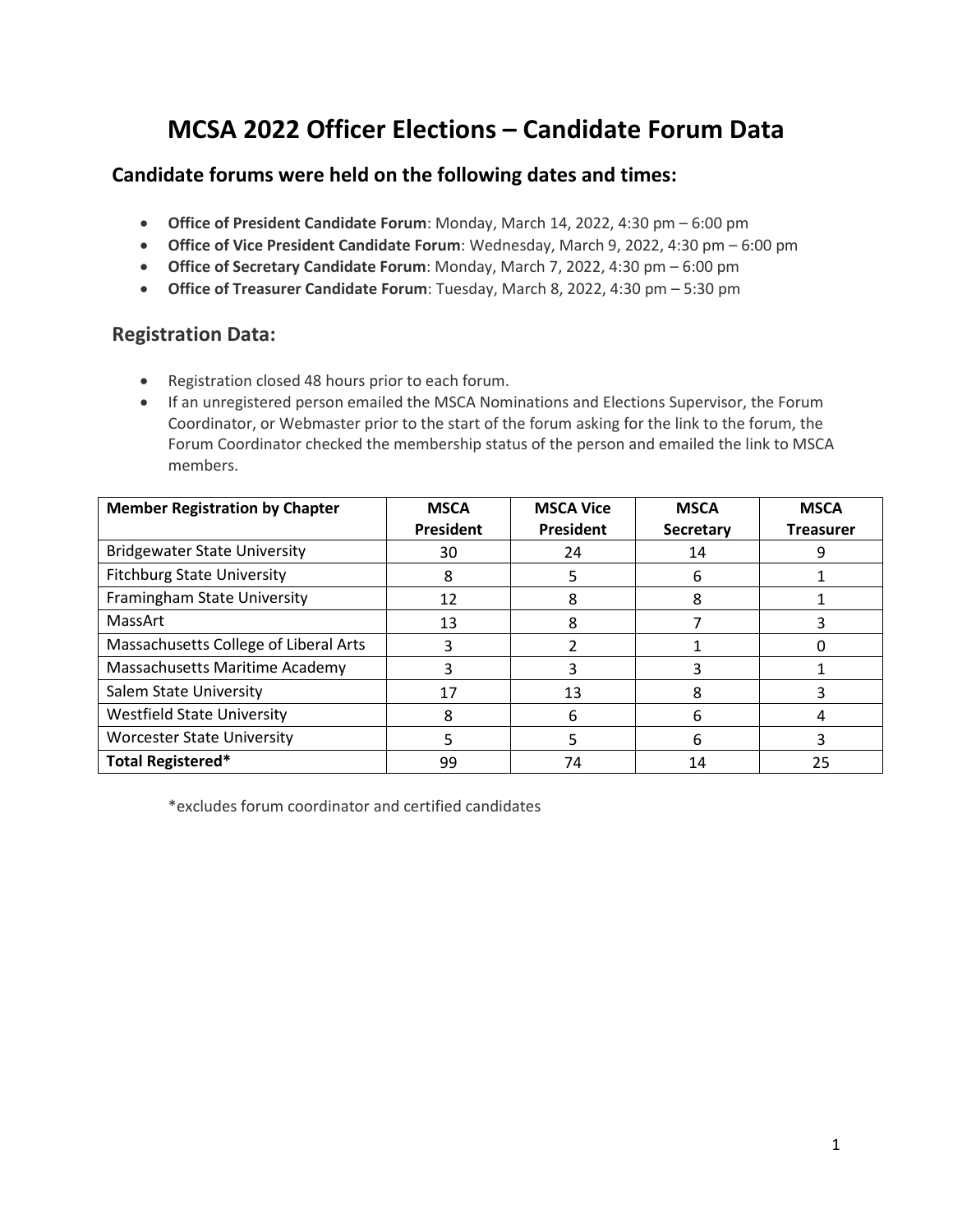

Below are diagrams showing the percent of registrants per chapter for each candidate forum. Data from duplicate registrations, certified candidates, forum coordinator, and non-members are not included.

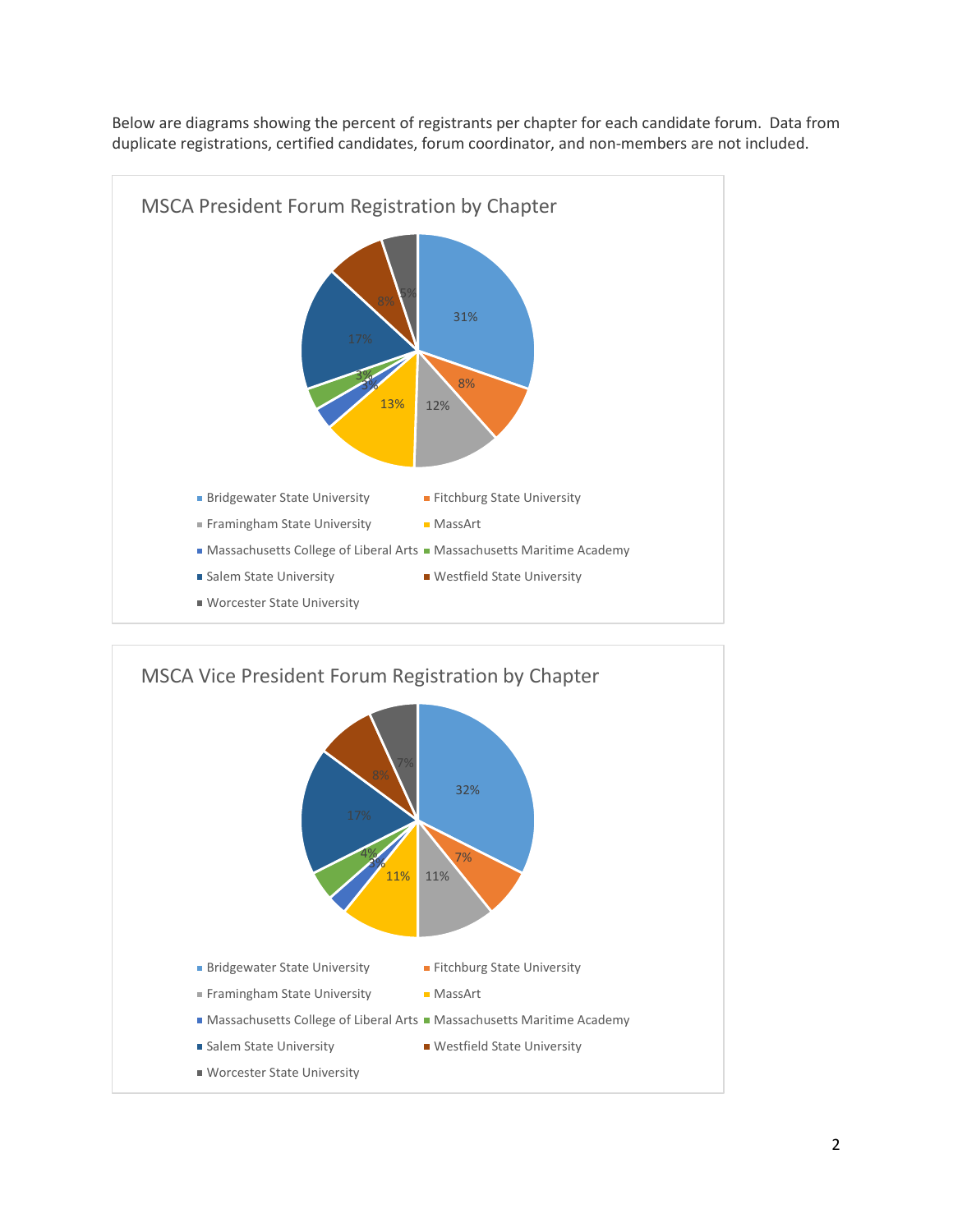

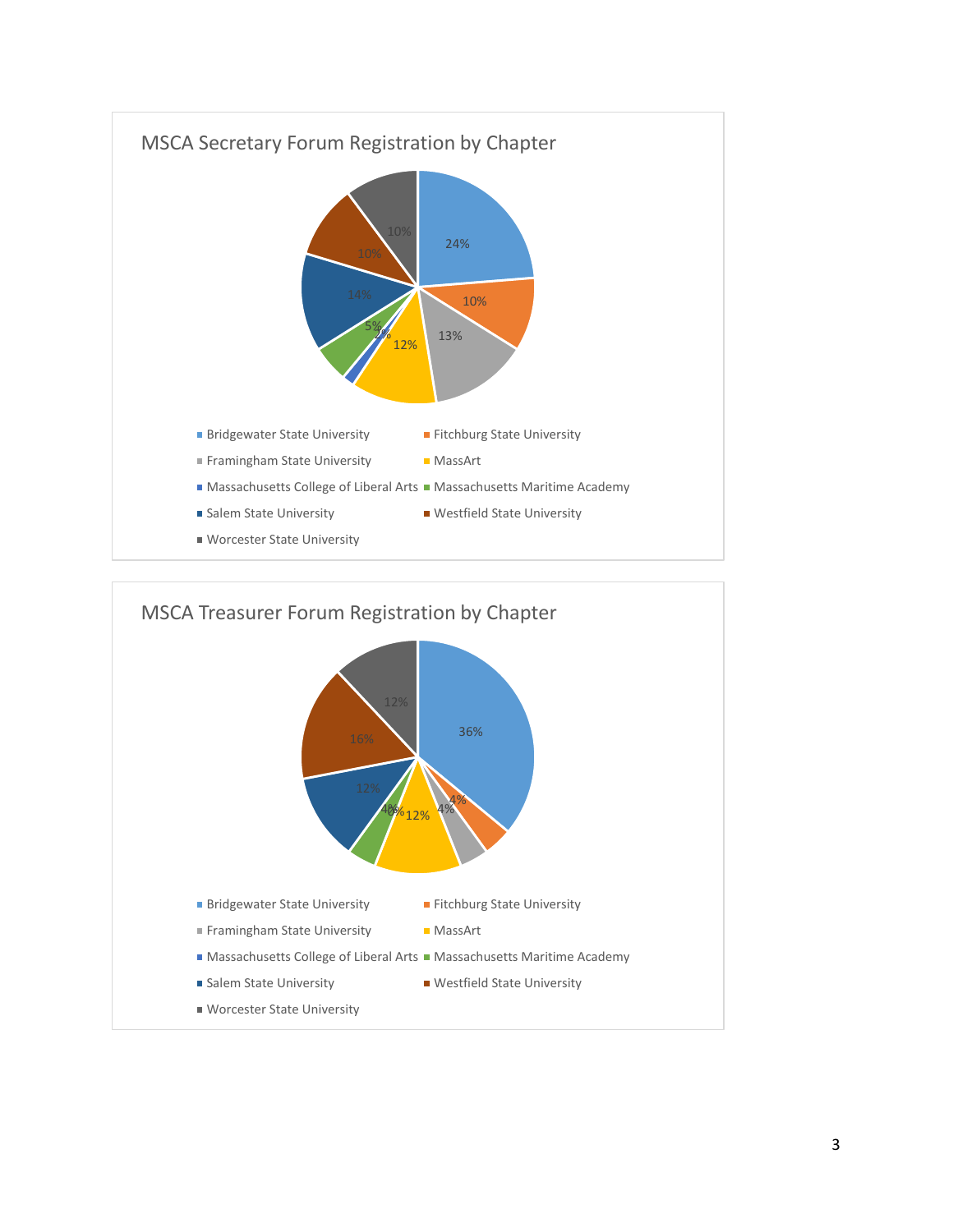Below are histograms showing the frequency of registration per day for each candidate forum. Data from duplicate registrations, certified candidates, forum coordinator are included. Data from nonmembers is excluded. The category labeled as email indicates the number of members who requested the link to the forum after the registration link expired.



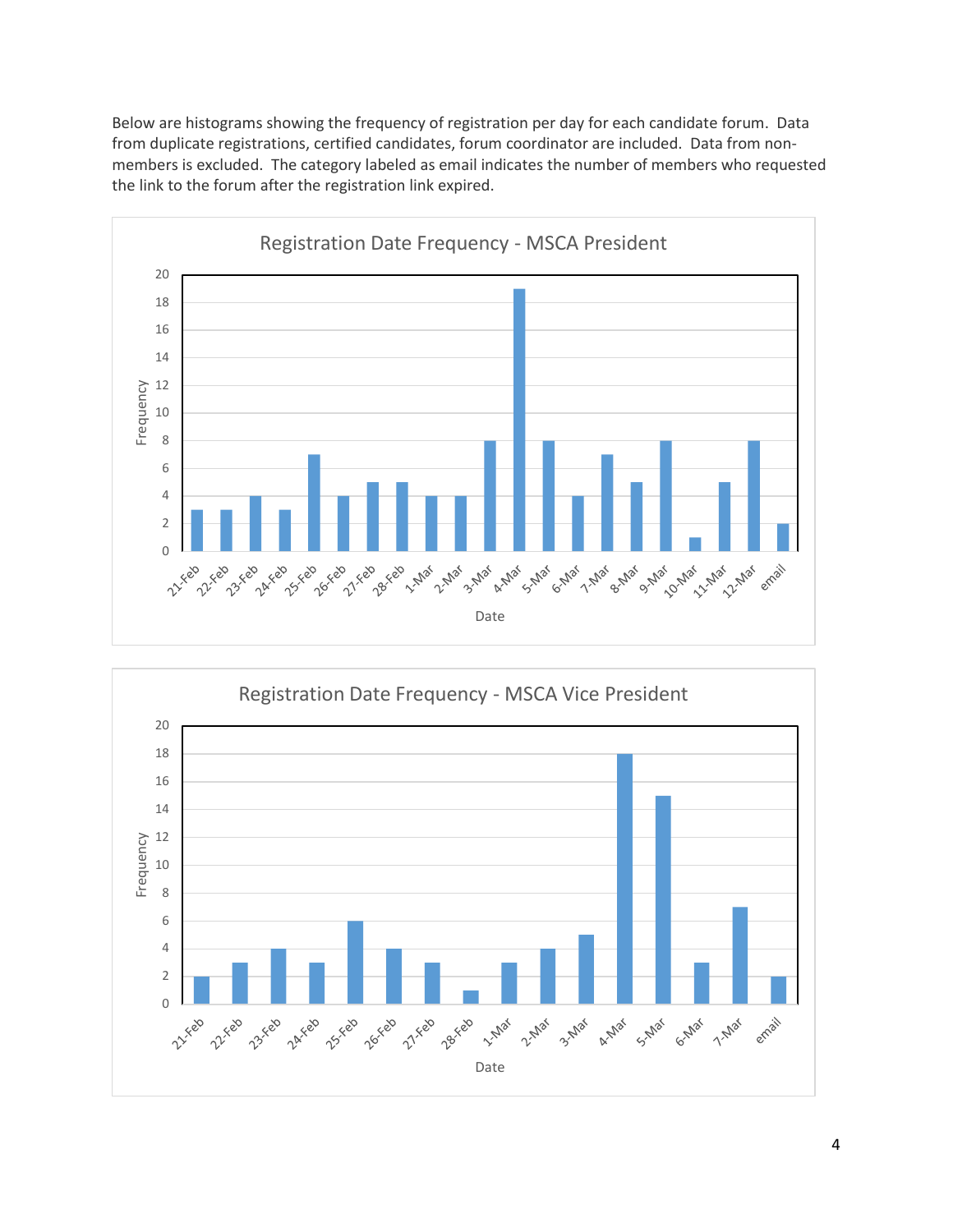

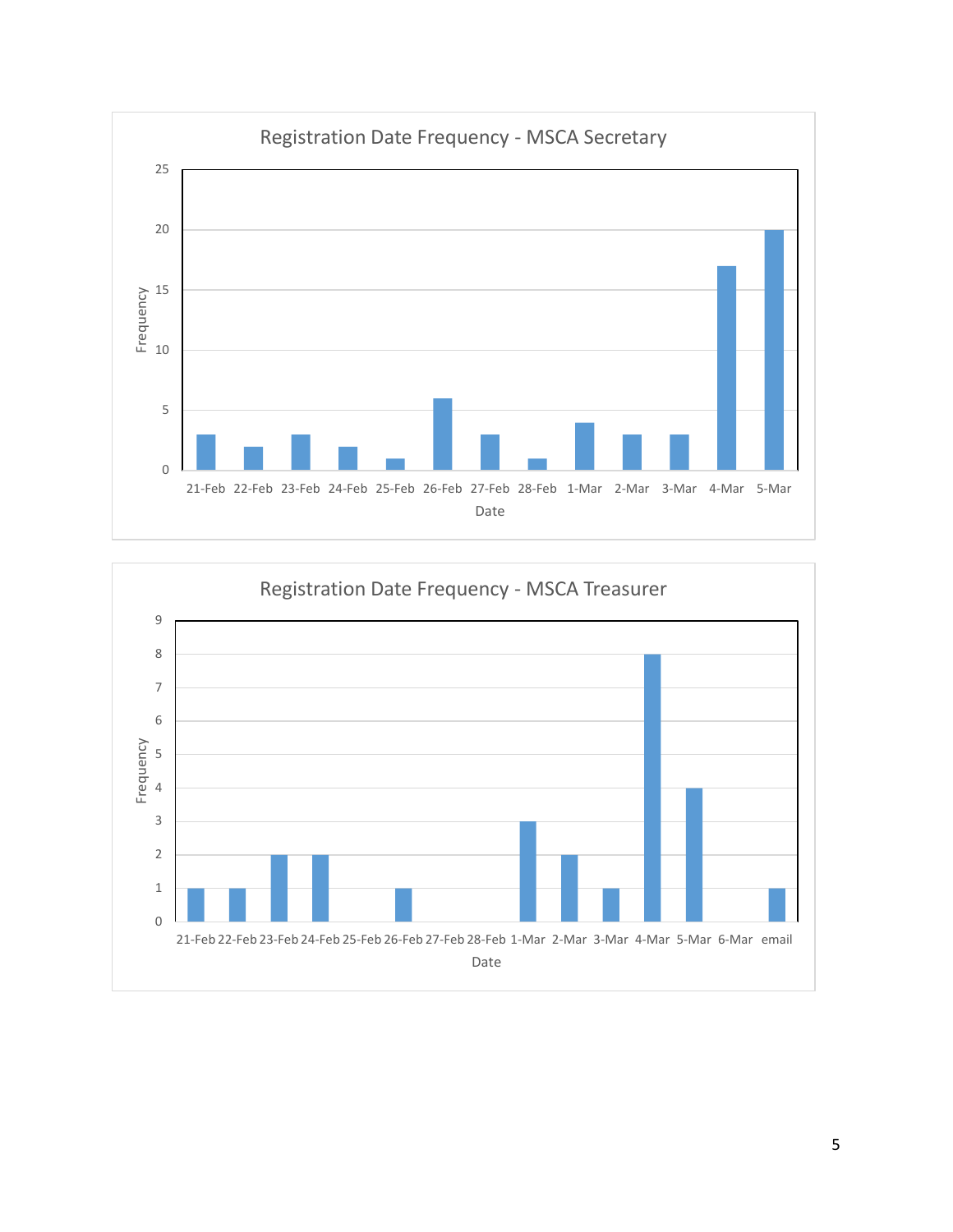# **Forum Attendance Data:**

| <b>Candidate Forum</b> | <b>MSCA</b>      | <b>MSCA Vice</b> |           | <b>MSCA</b>      |  |
|------------------------|------------------|------------------|-----------|------------------|--|
|                        | <b>President</b> | President        | Secretary | <b>Treasurer</b> |  |
| Total Registered*      | 99               | 74               | 59        | 25               |  |
| Total Attended**       | 56               | 36               |           | 13               |  |
| % of Registered        | 57%              | 49%              | 71%       | 52%              |  |
| Who Attended           |                  |                  |           |                  |  |

\*excludes forum coordinator and certified candidates

\*\*excludes webmaster, forum coordinator, and certified candidates (and timer which appear as a participant in Zoom)



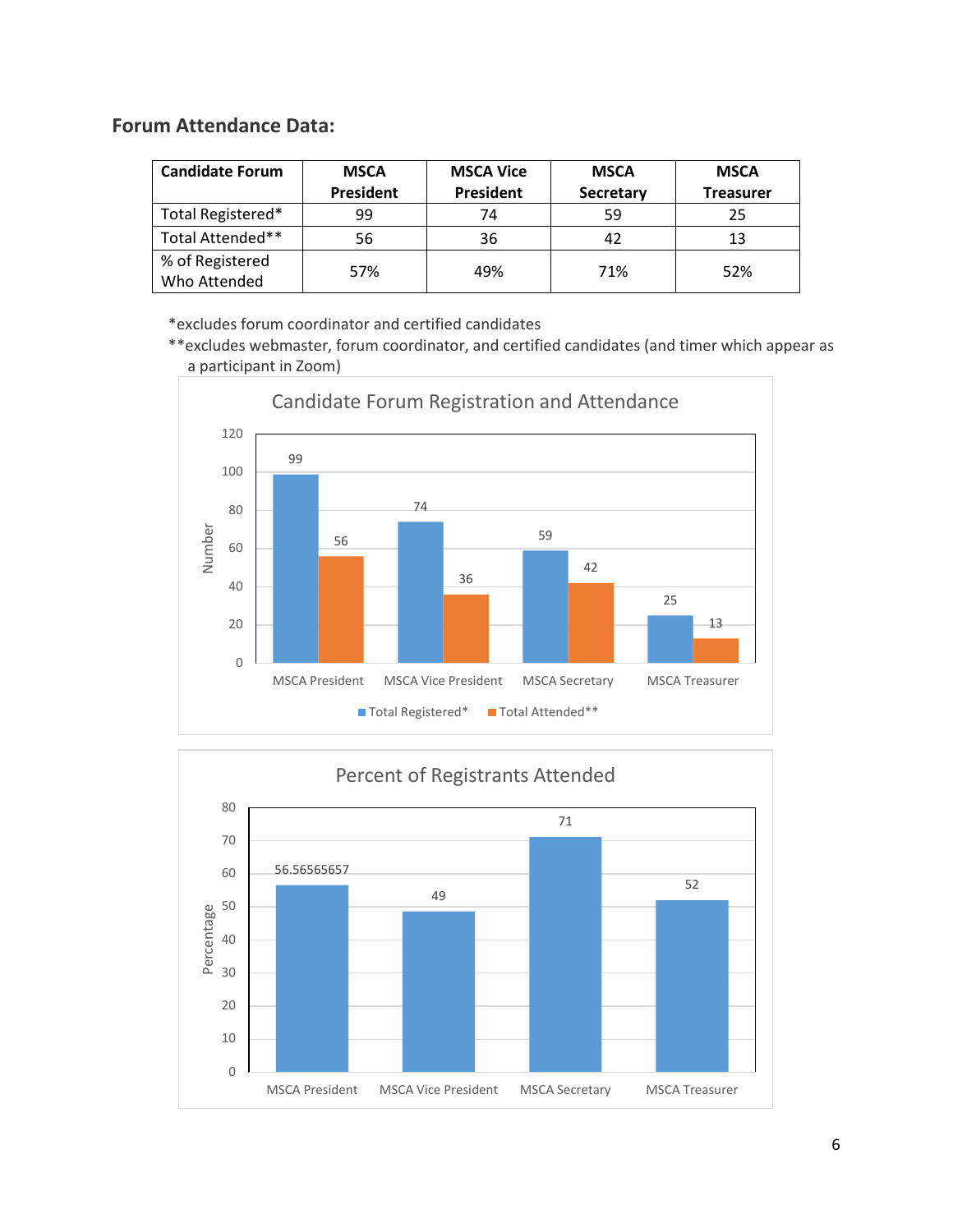# **Notes for Future Reference:**

- Personal email accounts (e.g., gmail) limit the number of emails per day to 500. If a large number of attendees sign-up, the forum coordinator may need to have several different email accounts or the Zoom link will need to be shared using a different mechanism.
- I used a gmail account to send the Zoom links and correspond with attendees. It was not uncommon for people who registered using their campus email accounts to not receive my emails.

Sarah Pilkenton Forum Coordinator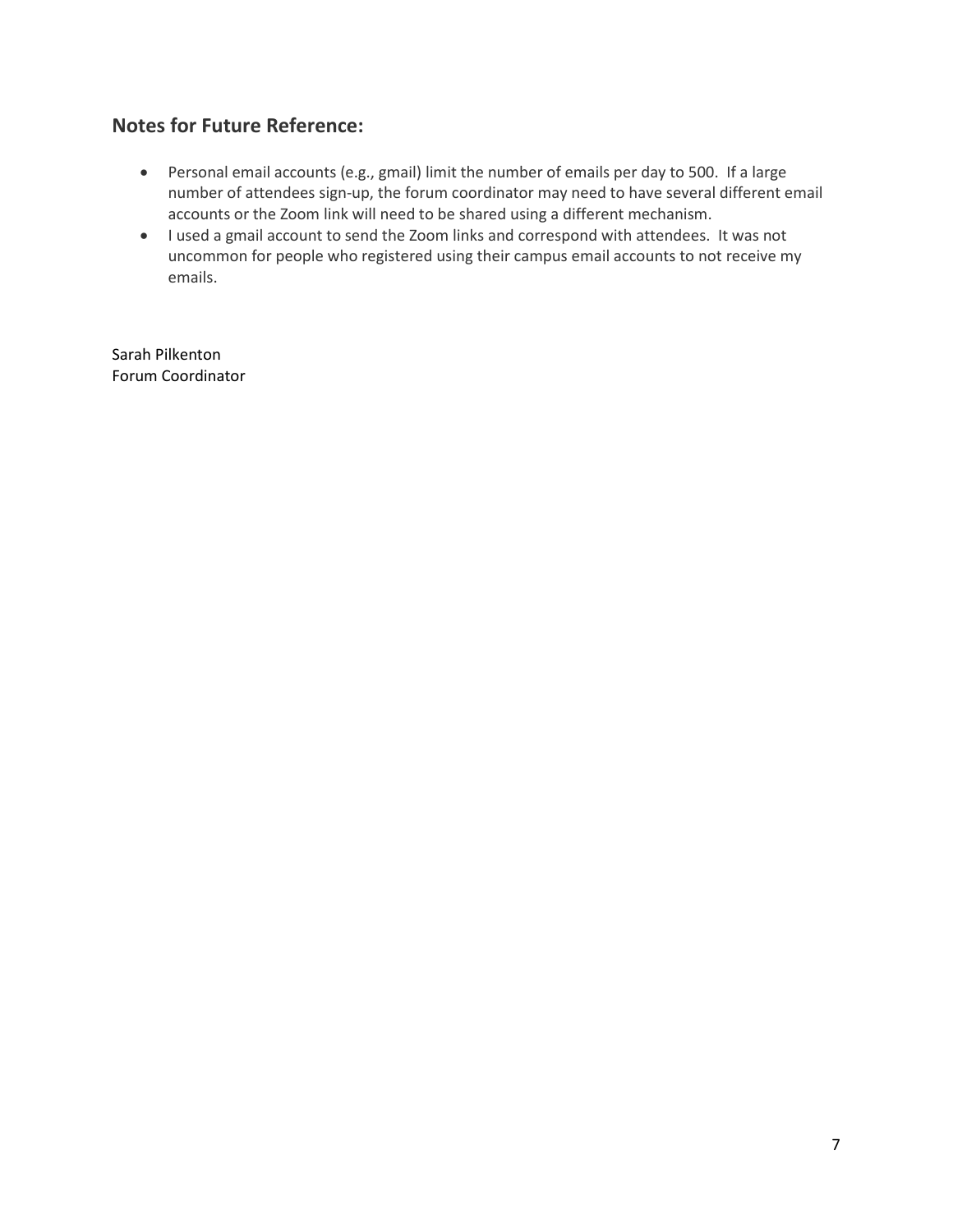

# **MASSACHUSETTS STATE COLLEGE ASSOCIATION 2022 OFFICERS ELECTION**

Scheduled open and close dates: 3/17/2022 7:00:00 AM - 4/7/2022 4:00:00 PM Central Time USA Remember: Email reminders are a tried-and-true way of boosting participation in web elections. Scheduled reminder emails: 3/28/2022

| Date      |          | Mail             | Web    | Total          | % of Eligible | <b>Running Sum</b> |
|-----------|----------|------------------|--------|----------------|---------------|--------------------|
| 3/17/2022 |          | $\boldsymbol{0}$ | 377    | 377            | 14.57%        | 377                |
| 3/18/2022 |          | $\boldsymbol{0}$ | 81     | 81             | 3.13%         | 458                |
| 3/19/2022 |          | $\boldsymbol{0}$ | 31     | 31             | 1.20%         | 489                |
| 3/20/2022 |          | $\boldsymbol{0}$ | 19     | 19             | 0.73%         | 508                |
| 3/21/2022 |          | $\boldsymbol{0}$ | $64$   | $64$           | 2.47%         | 572                |
| 3/22/2022 |          | $\boldsymbol{0}$ | 47     | $47\,$         | 1.82%         | 619                |
| 3/23/2022 |          | $\boldsymbol{0}$ | 34     | 34             | 1.31%         | 653                |
| 3/24/2022 |          | $\boldsymbol{0}$ | 14     | 14             | 0.54%         | 667                |
| 3/25/2022 |          | $\boldsymbol{0}$ | 16     | 16             | 0.62%         | 683                |
| 3/26/2022 |          | $\boldsymbol{0}$ | 7      | 7              | 0.27%         | 690                |
| 3/27/2022 |          | $\boldsymbol{0}$ | 8      | $\,8\,$        | 0.31%         | 698                |
| 3/28/2022 | Reminder | $\overline{0}$   | 91     | 91             | 3.52%         | 789                |
| 3/29/2022 |          | $\boldsymbol{0}$ | 40     | 40             | 1.55%         | 829                |
| 3/30/2022 |          | $\boldsymbol{0}$ | 17     | 17             | 0.66%         | 846                |
| 3/31/2022 |          | $\boldsymbol{0}$ | 11     | 11             | 0.43%         | 857                |
| 4/1/2022  |          | $\boldsymbol{0}$ | 14     | 14             | 0.54%         | 871                |
| 4/2/2022  |          | $\boldsymbol{0}$ | 3      | $\mathfrak{Z}$ | 0.12%         | 874                |
| 4/3/2022  |          | $\boldsymbol{0}$ | 7      | 7              | 0.27%         | 881                |
| 4/4/2022  |          | $\boldsymbol{0}$ | 29     | 29             | 1.12%         | 910                |
| 4/5/2022  |          | $\boldsymbol{0}$ | 22     | 22             | 0.85%         | 932                |
| 4/6/2022  |          | $\boldsymbol{0}$ | $50\,$ | 50             | 1.93%         | 982                |
| 4/7/2022  |          | 0                | 22     | 22             | 0.85%         | 1,004              |

# Note: Counts are not final. Results will contain final counts.